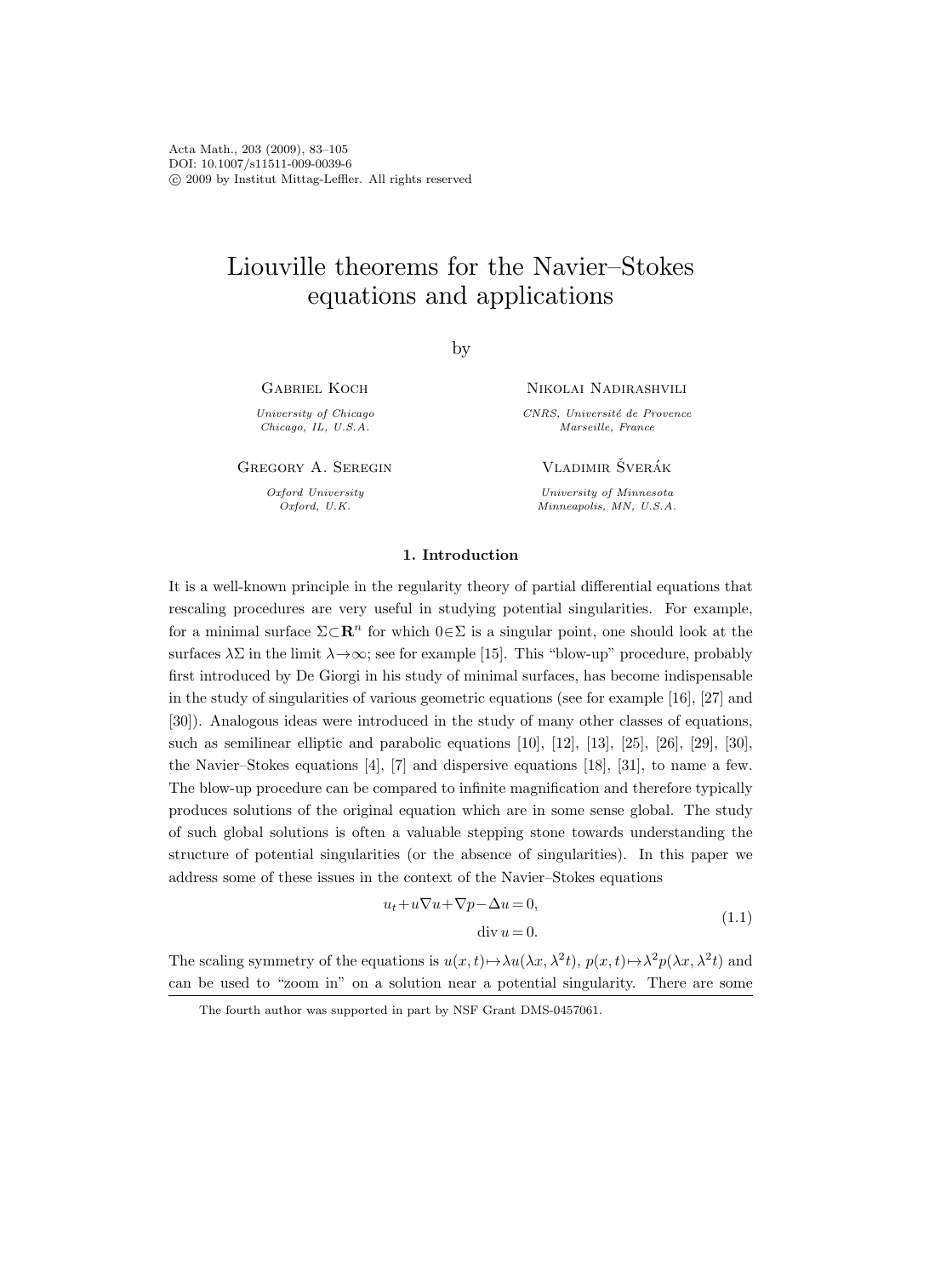free parameters in this process, as we can choose where exactly (in space and time) we magnify (it does not have to be exactly at a singularity, it can for example be just before the singularity occurs), and which properties of the rescaled solutions we wish to control. In this paper we study the situation in which we choose the  $L^{\infty}$ -norm of the rescaled velocity on a certain time interval as the parameter we wish to control. The pressure will play no explicit role in the process. As we will see in §5, this leads naturally to the following global problem:

# Characterize solutions of (1.1) in  $\mathbb{R}^n \times (-\infty, 0)$  with (globally) bounded velocity u.

Following [16], we will call solutions defined in  $\mathbb{R}^n \times (-\infty, 0)$  ancient solutions. Stated in this terminology, we are interested in ancient solutions of (1.1) with bounded velocity. A first guess might be that such solutions should be constant. To make this a plausible conjecture, one must be slightly more precise. Equation (1.1) has trivial nonconstant solutions of the form  $u(x,t) = b(t)$ ,  $p(x,t) = -b'(t)x$  and so we need a definition of solutions which would eliminate these "parasitic solutions". The right definition seems to be that of a *mild solution* (see  $\S3$ ), which was probably introduced in [17]. (Implicitly it is already used in Leray's paper [22].) Another natural definition often used in the literature is that of a weak solution, also essentially introduced in Leray's paper [22], which is defined using divergence-free test functions; see §3. This notion of solution does allow the parasitic solutions above. In these settings, the best possible result one can hope for which is consistent with what is known about the equations would be that any ancient mild solution with bounded velocity is constant and any ancient weak solution with bounded velocity is of the form  $u(x, t)=b(t)$ . We will prove that this is indeed the case in dimension 2 and also in the case of axi-symmetric fields in dimension 3, if some additional conditions are satisfied (see §5). The case of general 3-dimensional fields is, as far as we know, completely open. In fact, it is open even in the steady-state case  $(u)$ independent of  $t$ ).

The methods we use in the proofs of these results are elementary. The key component of the proof in dimension 2 is the use of the vorticity equation:

$$
\omega_t + u \nabla \omega = \Delta \omega. \tag{1.2}
$$

This is a scalar equation and  $\omega$  satisfies the Harnack inequality (see e.g. [8]), which can be used to show that if  $\omega \neq 0$ , then in large areas of space-time  $\omega$  has to be almost equal to its maximum/minimum. (In fact, the strong maximum principle, together with standard compactness results, is sufficient to prove this.) This turns out to be incompatible with the boundedness of u. (One might speculate that with the condition div  $u=0$ , a Liouville theorem might be true for  $(1.2)$  at a linear level, without using the relation between u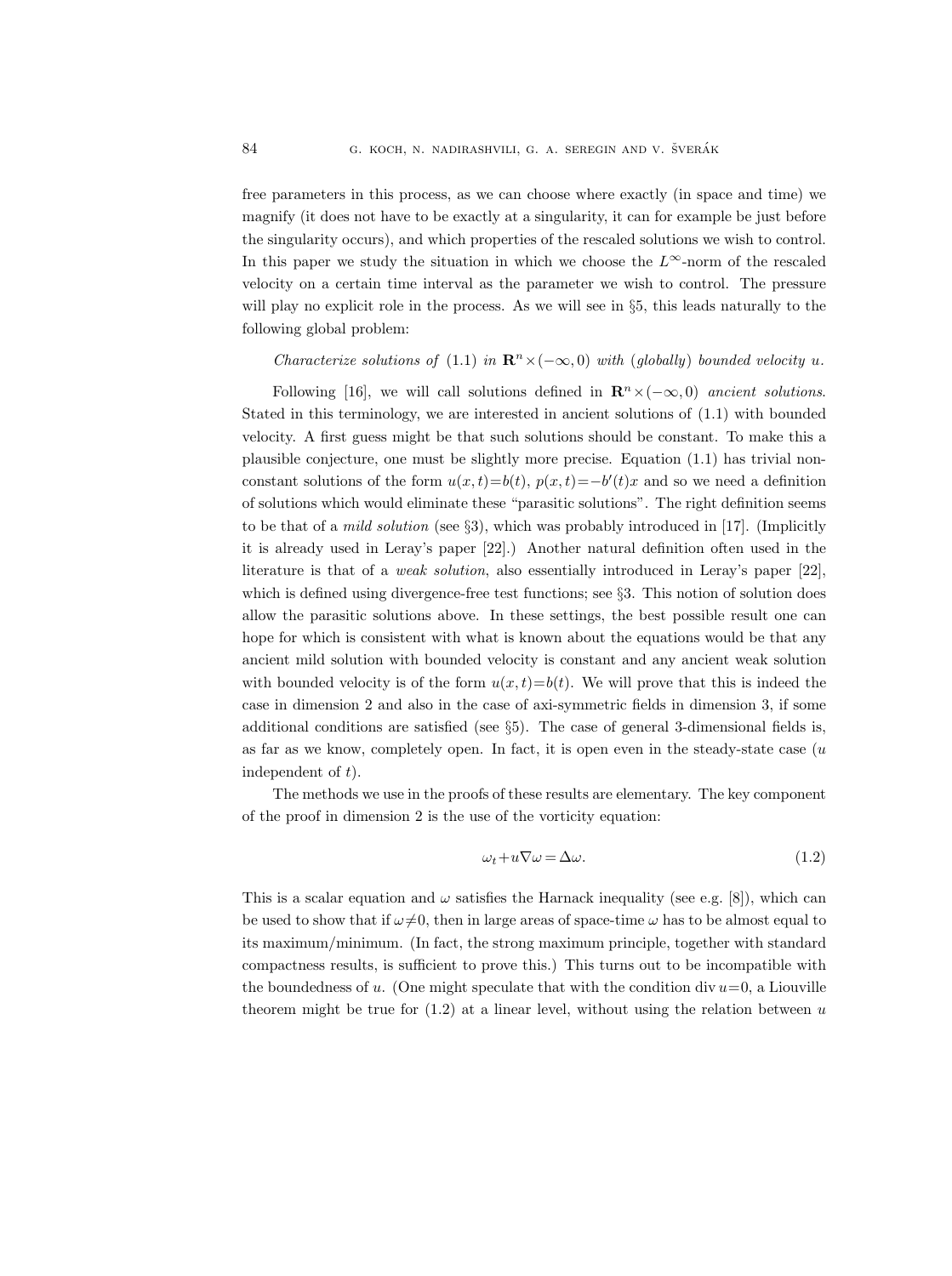and  $\omega$ . This, however, appears to be false; see [32].) The ideas behind the proofs of the results for axi-symmetric fields in dimension 3 are similar. In each case, there is a scalar quantity satisfying a maximum principle which is used in a way similar to the 2-dimensional case. The quantities we use and the corresponding maximum principles are all classical.

There is a technical component in the proofs, since one needs to establish that the solutions we work with have sufficient regularity. This part is more or less standard, and we use elementary techniques based on explicit representation formulae to establish the required properties.

In the last section we use the Liouville theorems of §5 to obtain results limiting the types of singularities which may occur in axi-symmetric solutions of the Navier–Stokes equations. These results are inspired by the recent paper [4], where a significant progress in the study of the axi-symmetric case was made using methods quite different from those presented here. Our results on axi-symmetric singularities address some questions which were left open in  $[4]$ . Very recently we learned that the authors of  $[4]$  have independently proved results similar to those in §6 using their own methods; see [5].

It is known that axi-symmetric solutions with no swirl have to be regular; see [20] and [34]. (We recall that the "no swirl" condition means that in cylindrical coordinates  $(r, \theta, z)$ —see (5.5)—the u<sub> $\theta$ </sub>-component of the velocity vanishes.) However, the case of non-zero swirl is open at the time of this writing. We will prove that, under natural assumptions, every potential singularity of an axi-symmetric solution has to be of type II, in the sense of [16]. We recall that a singularity of a Navier–Stokes solution  $u$  at time T is called type I if

$$
\sup_x |u(x,t)| \leqslant \frac{C}{\sqrt{T-t}}
$$

for some  $C>0$ . Any singularity which is not of type I is called type II. A blow up of u by a type-II singularity is sometimes called *slow blow-up*, see e.g. [16]. Therefore we can rephrase our result by saying that if an axi-symmetric solution develops a singularity, it can only be through slow blow-up. We remark that Leray proved in  $[22]$  that if u develops a singularity at  $T$ , then

$$
\sup_x |u(x,t)| \geqslant \frac{\varepsilon_1}{\sqrt{T-t}}
$$

for some  $\varepsilon_1>0$ . Also, the rate  $1/$ √  $T-t$  would be the blow-up rate of a self-similar singularity. (It is known that these do not exist; see [23] and [33].)

It is worth mentioning that although our results are obtained by methods which are more or less elementary, it seems that some of them are out of reach for the usual methods used in the theory of Navier–Stokes equations, such as energy methods or perturbation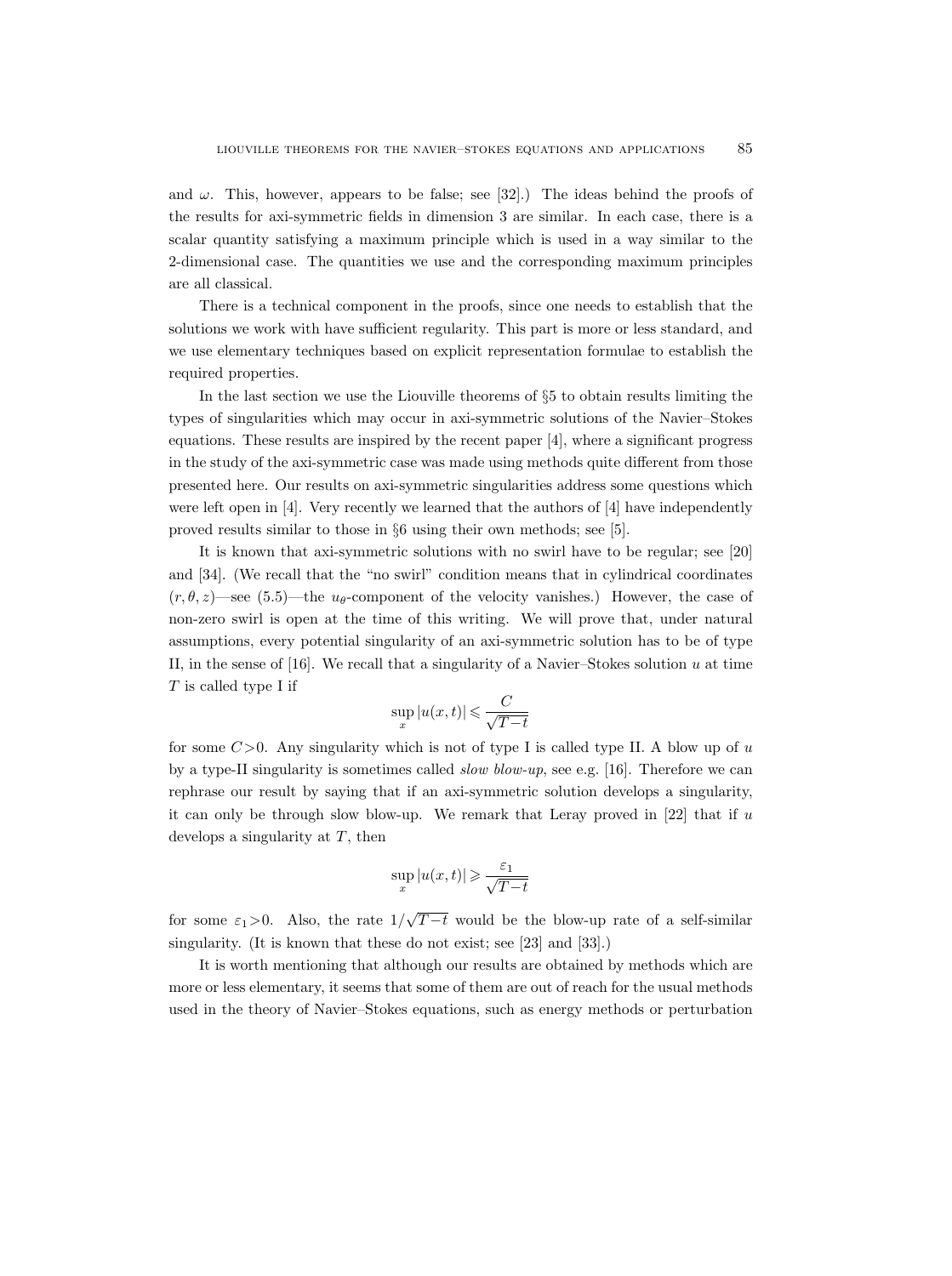analyses in various function spaces. This is because some special properties of solutions of scalar equations, although simple, cannot be detected at the broad level at which the usual methods used for the Navier–Stokes equations are applied. A similar situation appears in the proof that Leray's self-similar singularities do not exist, see [23] and [33], where a (non-classical) scalar quantity satisfying an elliptic equation is used. At the time of this writing, there is no known similar quantity for the general 3-dimensional problem.

#### 2. Preliminaries

Let  $\Omega \subset \mathbb{R}^n$  be a bounded domain and let  $T > 0$ . We consider the parabolic equation in  $\Omega\times(0,T)$  of the form

$$
u_t + a(x, t)\nabla u - \Delta u = 0,\t\t(2.1)
$$

with  $a \in L^{\infty}_{x,t}(\Omega \times (0,T))$ . A suitable notion of solution is for example a weak solution. By definition, u is a weak solution of (2.1) if u and  $\nabla_x u$  (the distributional derivative) belong to  $(L_{x,t}^2)_{loc}(\Omega \times (0,T))$  and the equation is satisfied in the sense of distributions. It then follows from standard regularity that in fact  $u_t$  and  $\nabla_x^2 u$  belong to  $(L_{x,t}^p)_{\text{loc}}(\Omega \times (0,T))$  for every  $p \in (0, \infty)$ , and the equation is satisfied pointwise almost everywhere in  $\Omega \times (0, T)$ . Moreover, by the local energy estimate, the local  $L^2$ -norm of  $\nabla u$  is controlled by the local  $L^2$ -norm of u; see for example [21]. Therefore, there is no difference between weak solutions and strong solutions, and we can just use the term "solution" in the context of (2.1). We recall that the "parabolic boundary" of  $\Omega \times (0, T)$  is A suitable notion of solution is for exam<br>*olution* of (2.1) if *u* and  $\nabla_x u$  (the distribut<br>and the equation is satisfied in the sense e<br>gularity that in fact  $u_t$  and  $\nabla_x^2 u$  belong to<br>e equation is satisfied pointw

$$
\partial_{\text{par}}(\Omega \times (0, T)) = (\overline{\Omega} \times \{0\}) \cup (\partial \Omega \times [0, T]).
$$

When  $x \in \Omega$ , the space-time points  $(x, T)$  belong to the "parabolic interior" of  $\Omega \times (0, T)$ and  $u(x, T)$  is well defined. We recall that the solutions of (2.1) satisfy the *strong maximum principle*: If u is a bounded solution in  $\Omega \times (0,T)$  such that  $u(\bar{x}, T) = \sup_{\Omega \times (0,T)} u$ for some  $\bar{x} \in \Omega$ , then u is constant in  $\Omega \times (0,T)$ . In fact, a much stronger statement is true: non-negative solutions of (2.1) satisfy the parabolic Harnack inequality; see e.g. [8]. The Harnack inequality immediately implies the strong maximum principle. For our purposes in this paper the strong maximum principle is sufficient—we will not need the full strength of the Harnack inequality. Our key tool will be the following lemma which essentially says that the statement of the strong maximum principle is in some sense stable under perturbations. (This stability can be made much more precise with the Harnack inequality.) The lemma is certainly known in one form or another, but we were unable to locate in the literature the precise statement we need.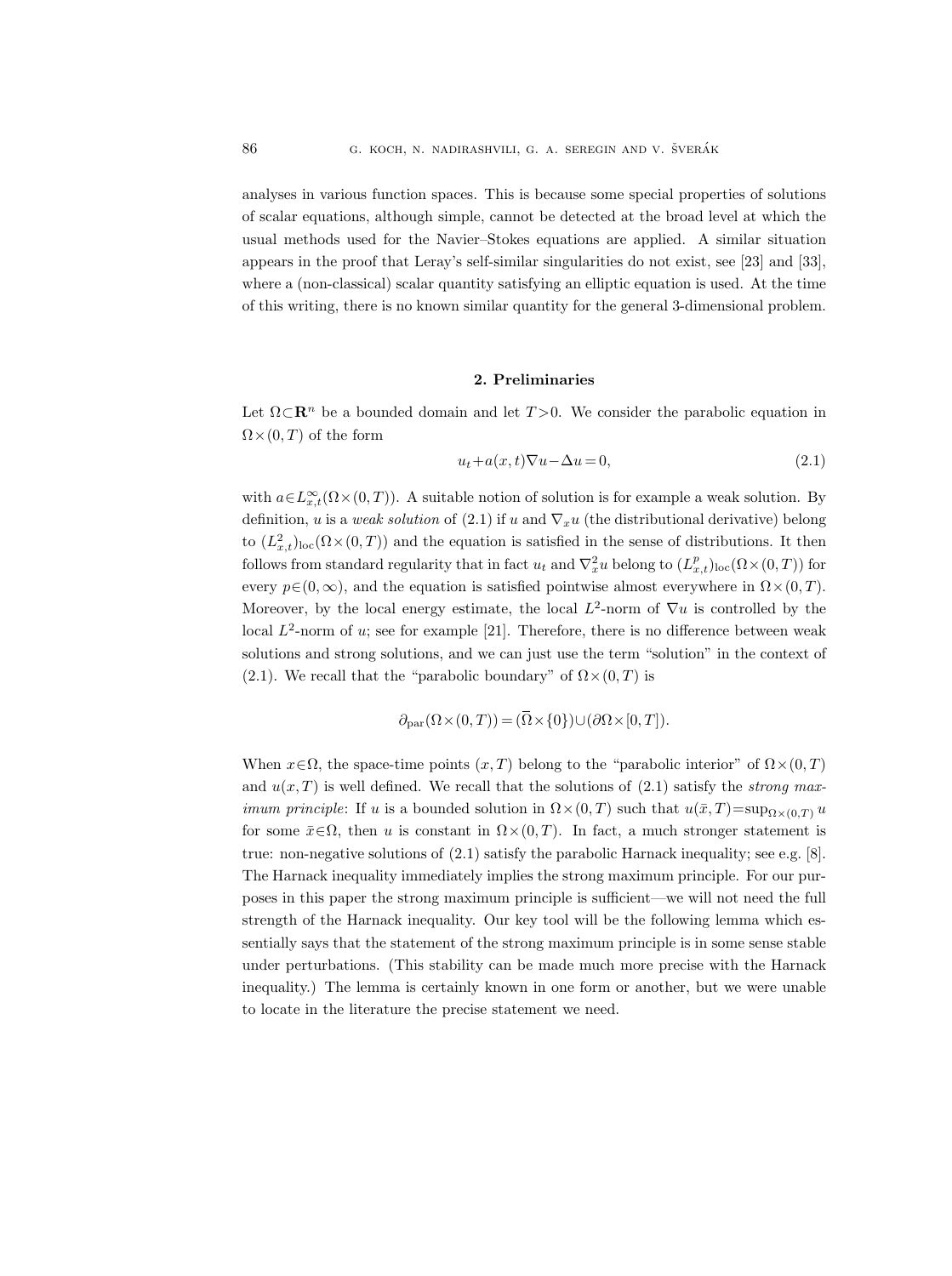LEMMA 2.1. Let us consider equation  $(2.1)$  with bounded measurable coefficient a LIOUVILLE THEOREMS FOR THE NAVIER-STOKES EQUATIONS AND APPLICATIONS 87<br>
LEMMA 2.1. Let us consider equation (2.1) with bounded measurable coefficient a<br>
in  $\Omega \times (0, T)$ . Let K be a compact subset of  $\Omega$ ,  $\Omega' \subset \overline{\Omega}' \subset \Omega$  $\varepsilon > 0$ , there exists  $\delta = \delta(\Omega, \Omega', K, T, ||a||_{L^{\infty}_{x,t}}, \tau, \varepsilon) > 0$  such that if u is a bounded solution of (2.1) with  $\sup_{\Omega\times(0,T)}|u|=M$  and  $\sup_{x\in K}u(x,T)\geqslant M(1-\delta),$  then  $u(x,t)\geqslant M(1-\varepsilon)$ in  $\Omega' \times (\tau, T)$ .

LEMMA 2.1. Let us consider equation (2.1) with bounded measurable coefficient a<br>
in  $\Omega \times (0,T)$ . Let K be a compact subset of  $\Omega$ ,  $\Omega' \subset \overline{\Omega}' \subset \Omega$ , and  $\tau > 0$ . Then, for each<br>  $\varepsilon > 0$ , there exists  $\delta = \delta(\Omega, \Omega', K, T, ||a||$ *Proof.* We can take  $M = 1$  without loss of generality. Assuming the statement fails for some  $\varepsilon > 0$ , there must exist a sequence of coefficients  $a^{(k)}$ , solutions  $u^{(k)}$  of  $(2.1)$ with  $a=a^{(k)}$ , and points  $x_k \in K$  and  $(y_k, t_k) \in \Omega' \times (\tau, T)$  such that  $|a^{(k)}| \leq C$ ,  $|u^{(k)}| \leq 1$ ,  $u^{(k)}(x_k, T) \to 1$  and  $u^{(k)}(y_k, t_k) \leq 1 - \varepsilon$ . We can assume, after passing to a subsequence, that  $a^{(k)}$  converge weakly<sup>\*</sup> in  $L_{x,t}^{\infty}$  to  $\bar{a}$ ,  $u^{(k)}$  converge locally uniformly in  $\Omega \times (0,T)$  to  $\bar{u}$ , discussed above imply that  $\bar{u}$  solves (2.1) with  $a=\bar{a}$ ,  $|\bar{u}|\leq 1$  in  $\Omega\times(0,T)$ ,  $\bar{u}(\bar{x},T)=1$  and  $\bar{u}(\bar{y},\bar{t})\leq 1-\varepsilon$ . This, however, is impossible due to the strong maximum principle.  $\Box$ 

## 3. Bounded solutions of the linear Stokes problem

Let us first recall some basic facts about the Cauchy problem for the linear Stokes system, with  $u=(u_1, ..., u_n): \mathbf{R}^n \times (0, \infty) \to \mathbf{R}^n$  and the right-hand side in divergence form:

$$
u_t + \nabla p - \Delta u = \frac{\partial}{\partial x_k} f_k
$$
  
div  $u = 0$  in  $\mathbb{R}^n \times (0, \infty)$ , (3.1)

$$
u(\cdot,0) = u_0 \qquad \text{in } \mathbb{R}^n. \tag{3.2}
$$

Here  $f_k = (f_{1k}, ..., f_{nk})$  for  $k=1, ..., n$ . Denoting the Helmholtz projection of vector fields on div-free fields by  $P$ , and the solution operator of the heat equation by  $S$ , we have the well-known representation formula

$$
u(t) = S(t)u_0 + \int_0^t S(t-s)P \frac{\partial}{\partial x_k} f_k(s) ds,
$$
\n(3.3)

where, as usual,  $u(t)$  denotes the function  $u(\cdot, t)$ , etc.

This can be written more concretely in terms of the kernel

$$
K_{ij}(x,t) = \left(-\delta_{ij}\Delta + \frac{\partial^2}{\partial x_i \partial x_j}\right)\Phi(x,t),
$$

where the "generating function"  $\Phi$  is defined in terms of the fundamental solution of the Laplace operator  $G$  and the heat kernel  $\Gamma$  by

$$
\Phi(x,t) = \int_{\mathbf{R}^n} G(y) \Gamma(x-y,t) \, dy,\tag{3.4}
$$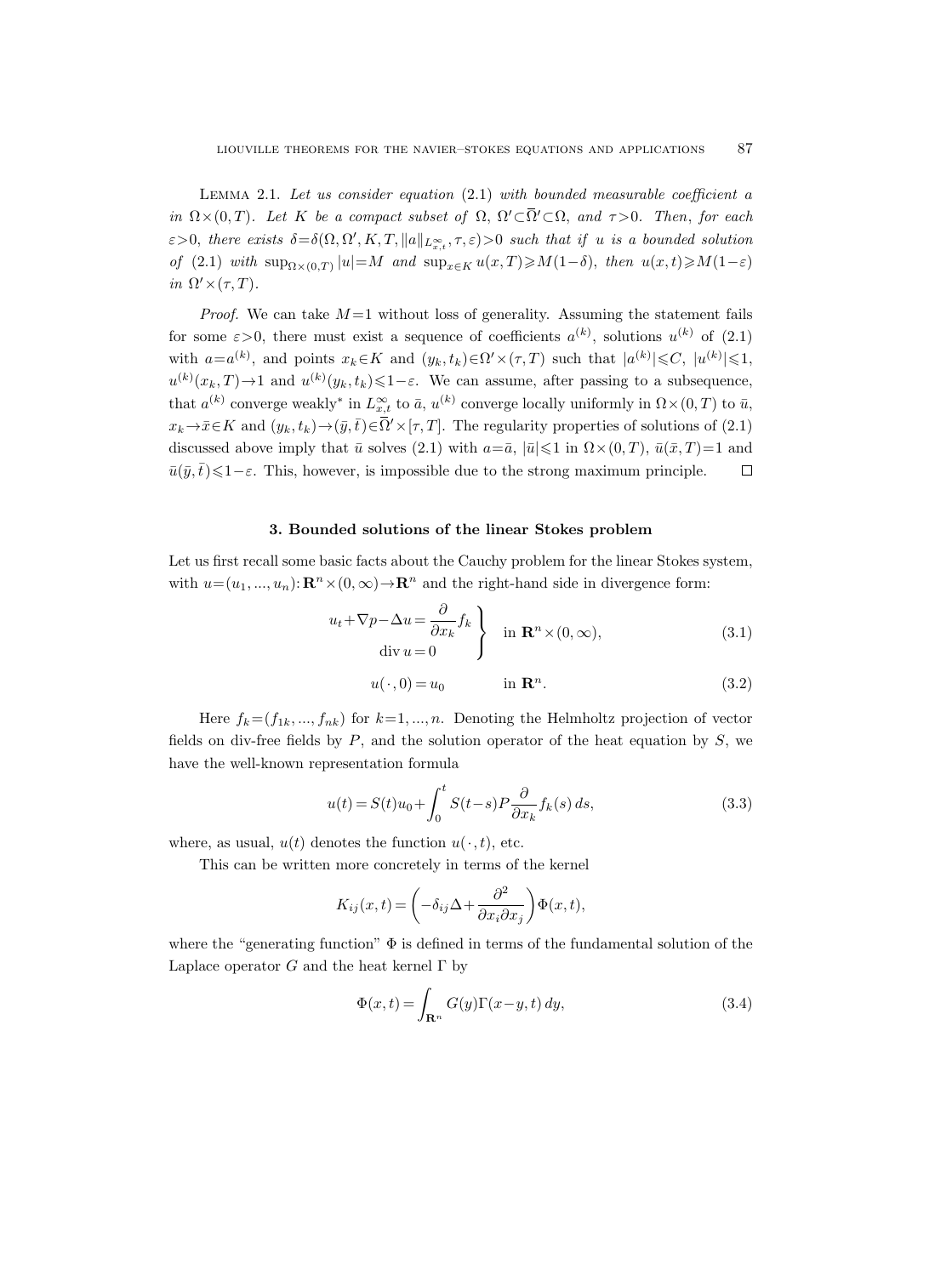which is the same as

$$
\Phi(\cdot, t) = S(t)G.
$$

See for example [24]. Letting

$$
K_{ijk} = \frac{\partial}{\partial x_k} K_{ij} \,,
$$

we can rewrite (3.3) as

$$
u_i(x,t) = \int_{\mathbf{R}^n} \Gamma(x-y,t) u_{0i}(y) \, dy + \int_0^t \int_{\mathbf{R}^n} K_{ijk}(x-y,t-s) f_{jk}(y,s) \, dy \, ds. \tag{3.5}
$$

Note also the obvious estimates

$$
|K_{ij}(x,t)| \leq \frac{C}{(|x|^2 + t)^{n/2}}
$$
\n(3.6)

and

$$
|K_{ijk}(x,t)| \leqslant \frac{C}{(|x|^2+t)^{(n+1)/2}}.\tag{3.7}
$$

As a consequence of (3.7), the expression (3.5) is well defined for  $f \in L^{\infty}_{x,t}$ . We remark that, in contrast, solutions of

$$
\begin{aligned}\n u_t + \nabla p - \Delta u &= f \\
 \text{div } u &= 0\n \end{aligned}\n \} \quad \text{in } \mathbf{R}^n \times (0, \infty),\n \tag{3.8}
$$

$$
u(\cdot,0) = u_0 \qquad \text{in } \mathbb{R}^n \tag{3.9}
$$

are not well defined for  $f \in L^{\infty}_{x,t}$ , although the ambiguity is small. This can also be seen without using the explicit form of the kernel, in the following way: One can write, for each t, the Helmholtz decomposition of  $f(x, t)$  as  $f(x, t)=P f(x, t)+\nabla_x \phi(x, t)$ . The projection P can be naturally defined on  $L^{\infty}(\mathbb{R}^n)$  (which is mapped by P into BMO( $\mathbb{R}^n$ )) only modulo constants, which creates an ambiguity. However, if the right-hand side is in divergence form, this ambiguity is cancelled by the extra derivative.

By definition, a *mild solution* of the Cauchy problem  $(3.1)$  and  $(3.2)$  is a function u defined by the formula (3.5). We note that this definition does not involve the pressure. One can obtain (formally) an explicit formula for the pressure, but, unlike the formula for the velocity field u, it defines p only modulo a function of t (constant in x for each t) when  $f_k$  is in  $L_{x,t}^{\infty}$ .

The definition of mild solutions immediately implies their uniqueness. Also, we have standard estimates for u in terms of  $f = (f_1, ..., f_n) = (f_{ij})_{i,j=1}^n$ . In particular, for  $u_0 = 0$ , we have the estimates

$$
||u||_{C^{\alpha}_{\text{par}}(Q(z_0, R))} \leqslant C(\alpha, R) ||f||_{L^{\infty}_{x,t}(\mathbf{R}^n \times (0, T))},
$$
\n(3.10)

$$
\|\nabla_x u\|_{L^p_{x,t}(Q(z_0,R))} \leqslant C(p,R) \|f\|_{L^\infty_{x,t}(\mathbf{R}^n \times (0,T))}
$$
\n(3.11)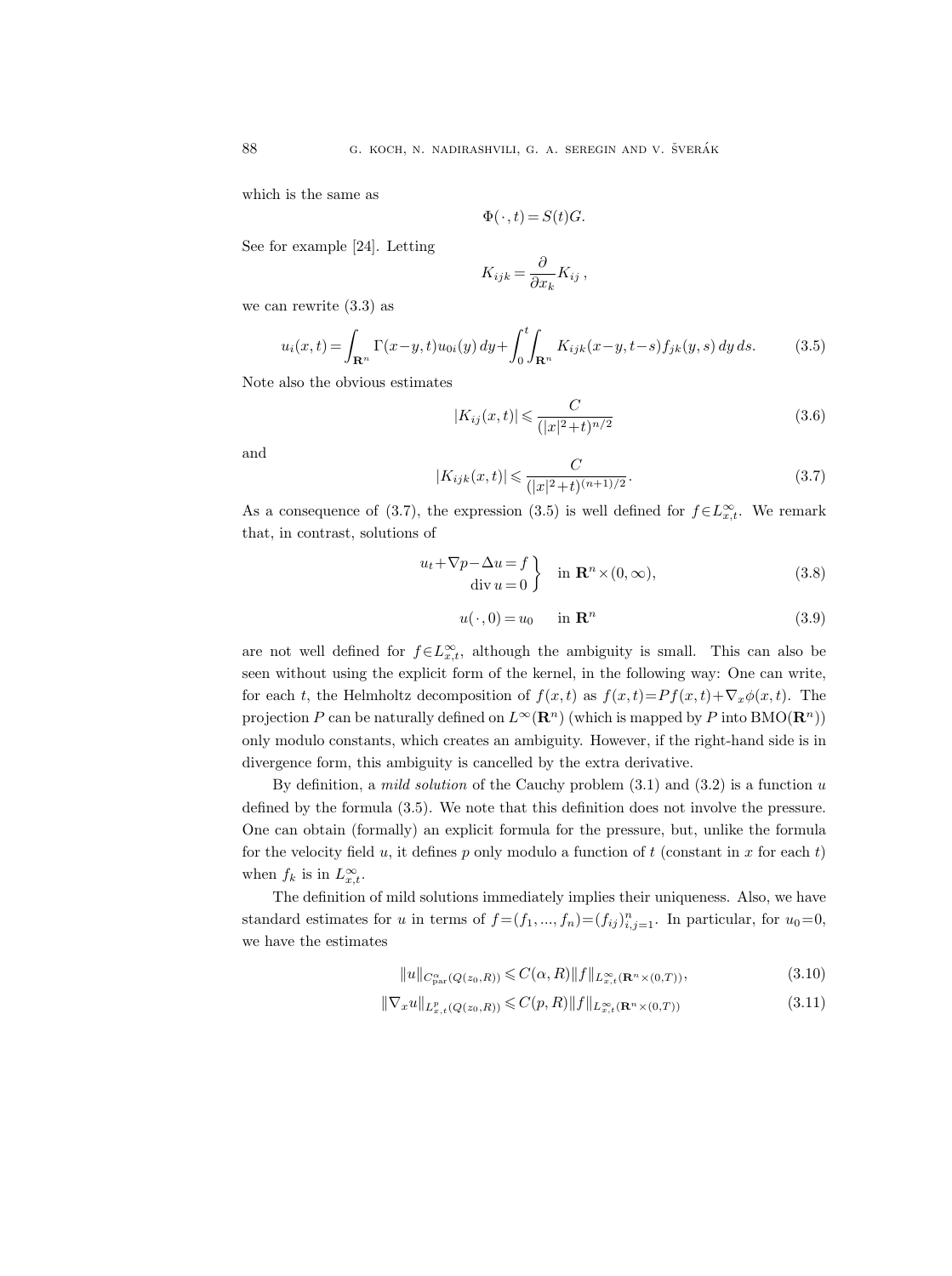for any  $\alpha \in (0, 1)$  and  $p \in (1, \infty)$ , where  $Q(z_0, R) = Q((x_0, t_0), R) = B(x_0, R) \times (t_0 - R^2, t_0)$  is any parabolic ball contained in  $\mathbf{R}^n \times (0,T)$ . The space  $C^{\alpha}_{\text{par}}$  is defined by means of the parabolic distance  $\sqrt{|x-x'|^2+|t-t'|}$ .

Taking difference quotients, we see that, for  $u_0=0$ , we have similar estimates for spatial derivatives:

$$
\|\nabla_x^k u\|_{C_{\text{par}}^{\alpha}(Q(z_0, R))} \leqslant C(\alpha, R) \|\nabla_x^k f\|_{L_{x,t}^{\infty}(\mathbf{R}^n \times (0, T))},\tag{3.12}
$$

$$
\|\nabla_x^{k+1} u\|_{L^p_{x,t}(Q(z_0,R))} \leqslant C(p,R) \|\nabla_x^k f\|_{L^\infty_{x,t}(\mathbf{R}^n \times (0,T))}.\tag{3.13}
$$

Moreover, a routine inspection of representation formula (3.5) shows that, when  $u_0=0$ , the time derivative satisfies, for  $k=0, 1, \ldots$ ,

$$
\|\nabla_x^k u_t\|_{L^{\infty}_{x,t}(\mathbf{R}^n \times (0,T))} \leqslant C(T,k) \|\nabla_x^{k+2} f\|_{L^{\infty}_{x,t}(\mathbf{R}^n \times (0,T))}.\tag{3.14}
$$

We sketch the calculation leading to the last estimate in the case  $k=0$  for the convenience of the reader: Clearly it is enough to estimate  $|u_t(0, t)|$ . Let  $\Phi$  be the generating function defined in (3.4), which will be considered as a function of  $\mathbb{R}^n \times \mathbb{R}$ , with  $\Phi = 0$  for negative values of t. We can write

$$
u_i = (L_{ijk}\Phi) * f_{jk},\tag{3.15}
$$

where  $L_{ijk}$  is a homogeneous constant coefficient operator in x of order 3 and  $*$  denotes space-time convolution. Applying the heat operator to  $(3.15)$ , we can write, with a slight abuse of notation,

$$
(\partial_t - \Delta)u_i = (L_{ijk}(\partial_t - \Delta)\Phi) * f_{jk} = (L_{ijk}G(x)\delta(t)) * f_{jk},
$$
\n(3.16)

where G is the fundamental solution of the Laplacian and  $\delta(t)$  is the Dirac distribution in t. We consider a smooth cut-off function  $\eta = \eta(x)$  on  $\mathbb{R}^n$  with  $\eta = 1$  in the unit ball  $B(0,1)$  and  $\eta=0$  outside of  $B(0,2)$ , and set  $f'=\eta f$  and  $f''=(1-\eta)f$ . Let us first look at  $u'_i$ , the contribution to  $u_i$  in (3.16) coming from  $f'$ . We can move two derivatives from  $L_{ijk}$  to  $f'_{jk}$  to obtain an estimate of  $(\partial_t - \Delta)u'_i(0, t)$  in terms of the  $L_{x,t}^{\infty}$ -norm of the second derivatives of  $f'_{jk}$ . The estimate of  $(\partial_t - \Delta)u''_i(0, t)$  (with the obvious meaning of  $u''_i$ ) is even simpler, since  $L_{ijk}G$  is integrable in  $\mathbf{R}^n \setminus B(0, 1)$  and therefore  $(\partial_t - \Delta)u''_i(0, t)$  can be estimated in terms of the  $L_{x,t}^{\infty}$ -norm of  $f''_{jk}$ . Once we have the estimate for  $(\partial_t - \Delta)u$ , the estimate for  $u_t$  follows from (3.12).

To define the notion of weak solution of equation (3.1), we follow the standard procedures and introduce the space  $V_T$  of smooth compactly supported div-free vector fields  $\varphi: \mathbf{R}^n \times (0,T) \to \mathbf{R}^n$ . We then say that a bounded measurable vector field  $u: \mathbb{R}^n \times (0,T) \to \mathbb{R}^n$  is a weak solution of (3.1) if div  $u=0$  in  $\mathbb{R}^n \times (0,T)$  (in the sense of distributions) and, for each  $\varphi \in \mathcal{V}_T$ ,

$$
\int_0^T \int_{\mathbf{R}^n} u(\varphi_t + \Delta \varphi) \, dx \, dt = \int_0^T \int_{\mathbf{R}^n} f_k \frac{\partial}{\partial x_k} \varphi \, dx \, dt.
$$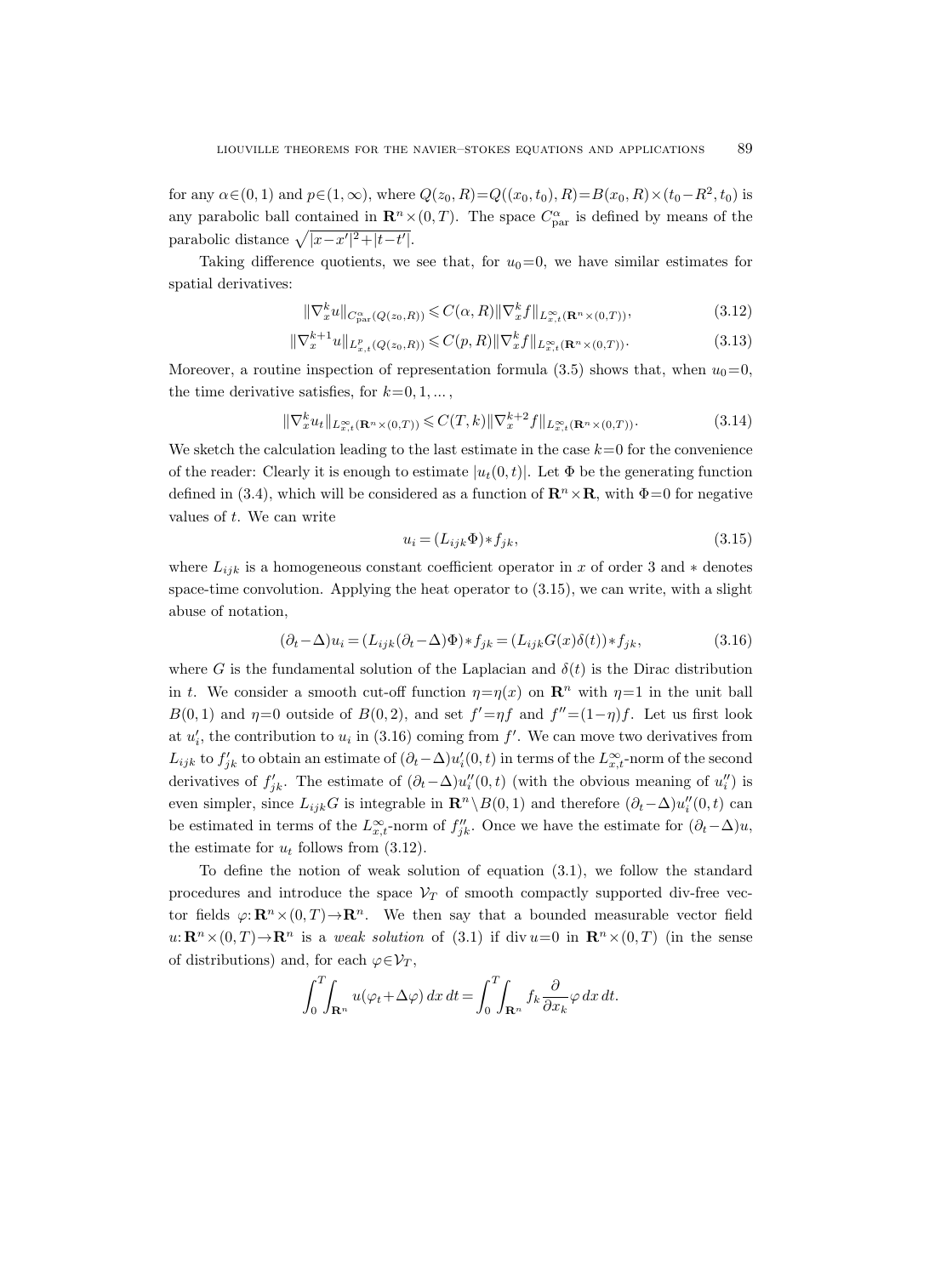LEMMA 3.1. For a fixed  $f \in L^{\infty}_{x,t}(\mathbf{R}^n \times (0,T))$  let  $u \in L^{\infty}_{x,t}(\mathbf{R}^n \times (0,T))$  be any weak solution of (3.1) in  $\mathbf{R}^n \times (0,T)$ , and denote by v the mild solution of the Cauchy problem (3.1) and (3.2) with  $u_0=0$ . Then  $u(x,t)=v(x,t)+w(x,t)+b(t)$ , where w satisfies the heat equation  $w_t-\Delta w=0$  in  $\mathbb{R}^n\times(0,T)$  and b is a bounded measurable  $\mathbb{R}^n$ -valued function on  $(0, T)$ . Moreover, we have the estimates

$$
||w||_{L^{\infty}_{x,t}(\mathbf{R}^n \times (0,T))} \leqslant C(T)||u||_{L^{\infty}_{x,t}(\mathbf{R}^n \times (0,T))},
$$
\n(3.17)

$$
||b||_{L^{\infty}(0,T)} \leqslant C(T)||u||_{L^{\infty}_{x,t}(\mathbf{R}^n \times (0,T))}.
$$
\n(3.18)

*Proof.* In view of the estimates (3.10), it is enough to consider only the case  $f = 0$ . Let  $\phi: \mathbb{R}^n \times \mathbb{R} \to \mathbb{R}$  be a mollifier compactly supported in  $\mathbb{R}^n \times (-1, 0)$ . For any  $\varepsilon > 0$  let  $\phi_{\varepsilon}(x,t)=\varepsilon^{-(n+1)}\phi(x/\varepsilon,t/\varepsilon)$  and let  $u_{\varepsilon}:\mathbf{R}^n\times(0,T-\varepsilon)$  be defined by  $u_{\varepsilon}=\phi_{\varepsilon}*u$  (spacetime convolution). Let  $w_{\varepsilon}$  be the solution of the heat equation in  $\mathbb{R}^n \times (0,T)$  with initial datum  $w_{\varepsilon}(x, 0) = u_{\varepsilon}(x, 0)$ . The (smooth and bounded) function  $h_{\varepsilon} = \text{curl}(u_{\varepsilon} - w_{\varepsilon})$ satisfies the heat equation in  $\mathbb{R}^n \times (0, T - \varepsilon)$  with initial datum  $h_{\varepsilon}(x, 0) = 0$  and therefore it must vanish. Since bounded solutions of the system curl  $z=0$  and div  $z=0$  in  $\mathbb{R}^n$ are constant by Liouville's theorem, we see that  $u_{\varepsilon}(x,t)-w_{\varepsilon}(x,t)=b_{\varepsilon}(t)$  for a suitable  $b_{\varepsilon}: (0, T-\varepsilon) \to \mathbb{R}^n$ . By compactness properties of families of bounded solutions of the heat equation, we see that if  $\varepsilon \rightarrow 0$  along a suitable sequence, the functions  $b_{\varepsilon}$  converge a.e. to an  $L^{\infty}$  function b:  $(0, T) \rightarrow \mathbb{R}^{n}$ . The estimates follow from the constructions.  $\Box$ 

*Remark* 3.1. In the above decomposition, the function  $v$  is of course uniquely determined by  $f$ , whereas the functions  $w$  and  $b$  are determined up to a constant (independent of time). In other words, the (distributional) derivative  $b'(t)$  is uniquely determined by  $u$  and  $f$ .

## 4. Bounded solutions of Navier–Stokes

Let us now consider the Cauchy problem for the Navier–Stokes equations:

$$
u_t + u\nabla u + \nabla p - \Delta u = 0
$$
  
div  $u = 0$  in  $\mathbb{R}^n \times (0, \infty)$ , (4.1)

$$
u(\cdot,0) = u_0 \quad \text{in } \mathbf{R}^n. \tag{4.2}
$$

The considerations of the previous section can be repeated with  $f_k = -u_k u$ . In particular, a function  $u \in L^{\infty}_{x,t}(\mathbf{R}^n \times (0,T))$  is defined to be (i) a *mild solution* of the Cauchy problem (4.1) and (4.2) if (3.5) is valid with  $f_k = -u_k u$  and (ii) a weak solution of equation (4.1) in  $\mathbf{R}^n\times(0,T)$  if div  $u=0$  in  $\mathbf{R}^n\times(0,T)$  (in the sense of distributions) and, for each  $\varphi\in\mathcal{V}_T$ ,

$$
\int_0^T \int_{\mathbf{R}^n} u(\varphi_t + \Delta \varphi) \, dx \, dt = \int_0^T \int_{\mathbf{R}^n} \left( -u_k u \frac{\partial}{\partial x_k} \varphi \right) dx \, dt.
$$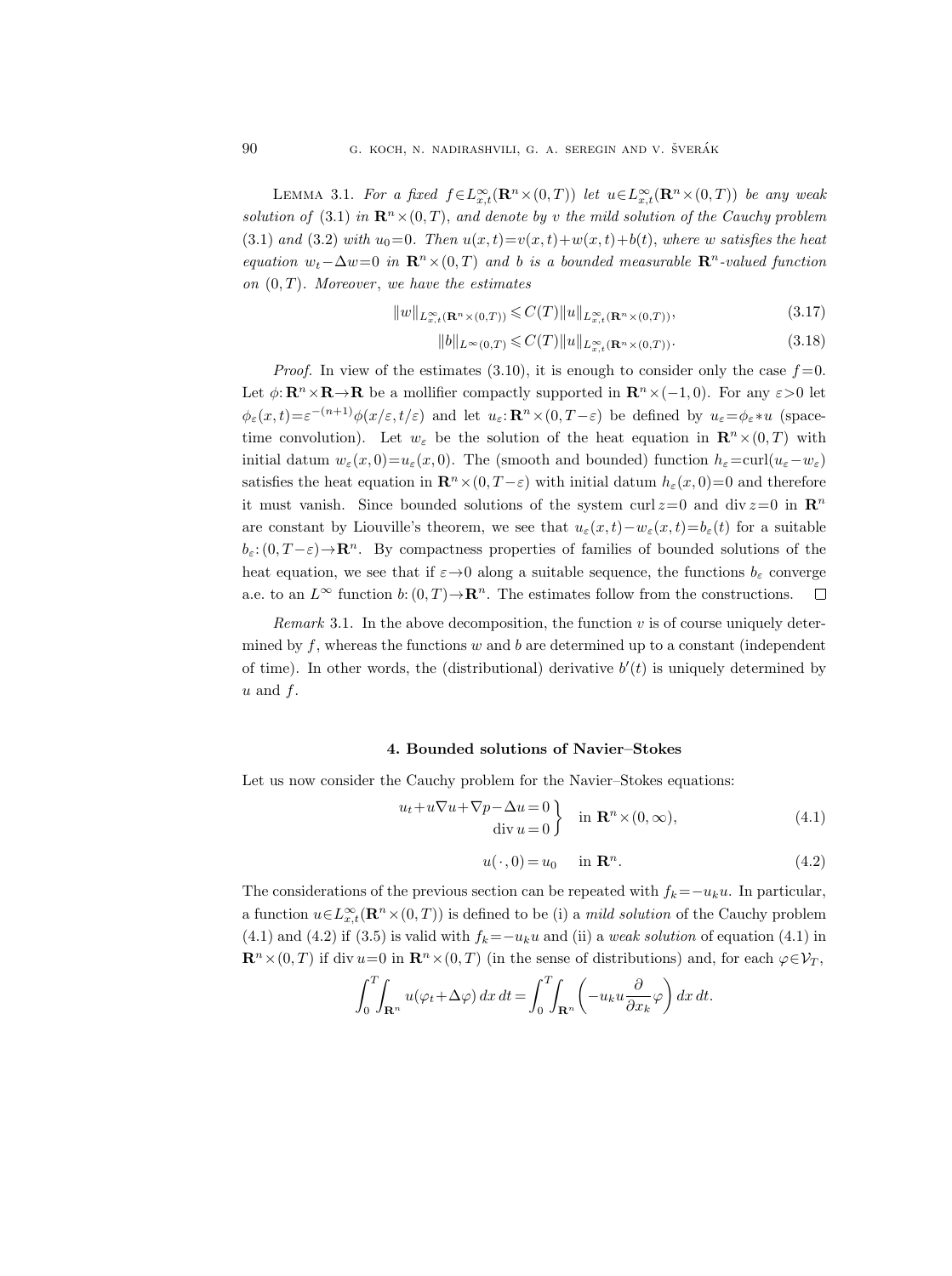Remark 4.1. It is obvious that the notions of weak solution and mild solution are also well defined under the assumption that  $u \in L^{\infty}_{x,t}(\mathbf{R}^n \times (0,T'))$  for each  $T' \leq T$  (with the possibility that  $||u||_{L^{\infty}_{x,t}(\mathbf{R}^n\times(0,T'))}\to\infty$  as  $T'\nearrow T$ ). This is a natural setting in which potential singularities of solutions of the Cauchy problem can be studied. Even if one considers the Cauchy problem for  $u_0$  in spaces other than  $L^{\infty}(\mathbf{R}^n)$ , such as  $L^n(\mathbf{R}^n)$  ([17]) or BMO<sup>-1</sup>( $\mathbb{R}^n$ ) ([19]), the local-in-time solution  $u: \mathbb{R}^n \times (0,T) \to \mathbb{R}^n$  which is constructed for  $u_0$  in these spaces typically belongs to  $L_{x,t}^{\infty}(\mathbf{R}^n \times (\tau, T-\tau))$  for any  $\tau > 0$ .

The existence and uniqueness of local-in-time mild solutions of the Cauchy problem (4.1) and (4.2) with  $u_0 \in L^{\infty}$  was addressed in [11]. We briefly outline a slightly modified approach using standard perturbation theory. We define the bilinear form

$$
B\colon L^\infty_{x,t}(\mathbf{R}^n\times (0,T))\times L^\infty_{x,t}(\mathbf{R}^n\times (0,T))\longrightarrow L^\infty_{x,t}(\mathbf{R}^n\times (0,T))
$$

by

$$
B(u, v)_i(x, t) = \int_0^t \int_{\mathbf{R}^n} (-K_{ijk}(x - y, t - s)u_k(y, s)v_j(y, s)) dy ds,
$$
 (4.3)

and we denote by U the heat extension of the initial datum  $u_0$ . The equation for u then becomes

$$
u = U + B(u, u), \tag{4.4}
$$

and can be solved in  $L_{x,t}^{\infty}(\mathbf{R}^n\times(0,T))$  for sufficiently small T by a fixed point argument, since estimate (3.7) easily implies that

$$
||B(u,v)||_{L^{\infty}_{x,t}(\mathbf{R}^n\times(0,T))} \leqslant C\sqrt{T} ||u||_{L^{\infty}_{x,t}(\mathbf{R}^n\times(0,T))} ||v||_{L^{\infty}_{x,t}(\mathbf{R}^n\times(0,T))}.
$$
 (4.5)

We remark that  $(3.10)$  implies that the solutions of  $(4.4)$  have enough regularity to allow us to treat  $(4.4)$  as an ordinary differential equation in t, without making assumptions about u other than  $u \in L^{\infty}_{x,t}(\mathbf{R}^n \times (0,T)).$ 

We recall now the regularity properties of mild solutions in  $L_{x,t}^{\infty}(\mathbf{R}^n\times(0,T))$ . The following (optimal) result will not be needed here in its full generality, but we feel it is still worth mentioning.

PROPOSITION 4.1. Let  $u \in L^{\infty}_{x,t}(\mathbf{R}^n \times (0,T))$  be a mild solution of (4.1) and (4.2) with  $u_0 \in L^{\infty}$ . Then, for  $k, l = 0, 1, ...,$  the functions  $t^{k/2+l} \nabla_x^k \partial_t^l u$  are bounded and, for  $T' = \varepsilon(k, l) ||u_0||_{L^{\infty}(\mathbf{R}^n)}^{-2}$  (where  $\varepsilon(k, l) > 0$  is a small constant), we have

$$
||t^{k/2+l} \nabla_x^k \partial_t^l u||_{L^{\infty}_{x,t}(\mathbf{R}^n \times (0,T'))} \leqslant C(k,l) ||u_0||_{L^{\infty}(\mathbf{R}^n)}.
$$
\n(4.6)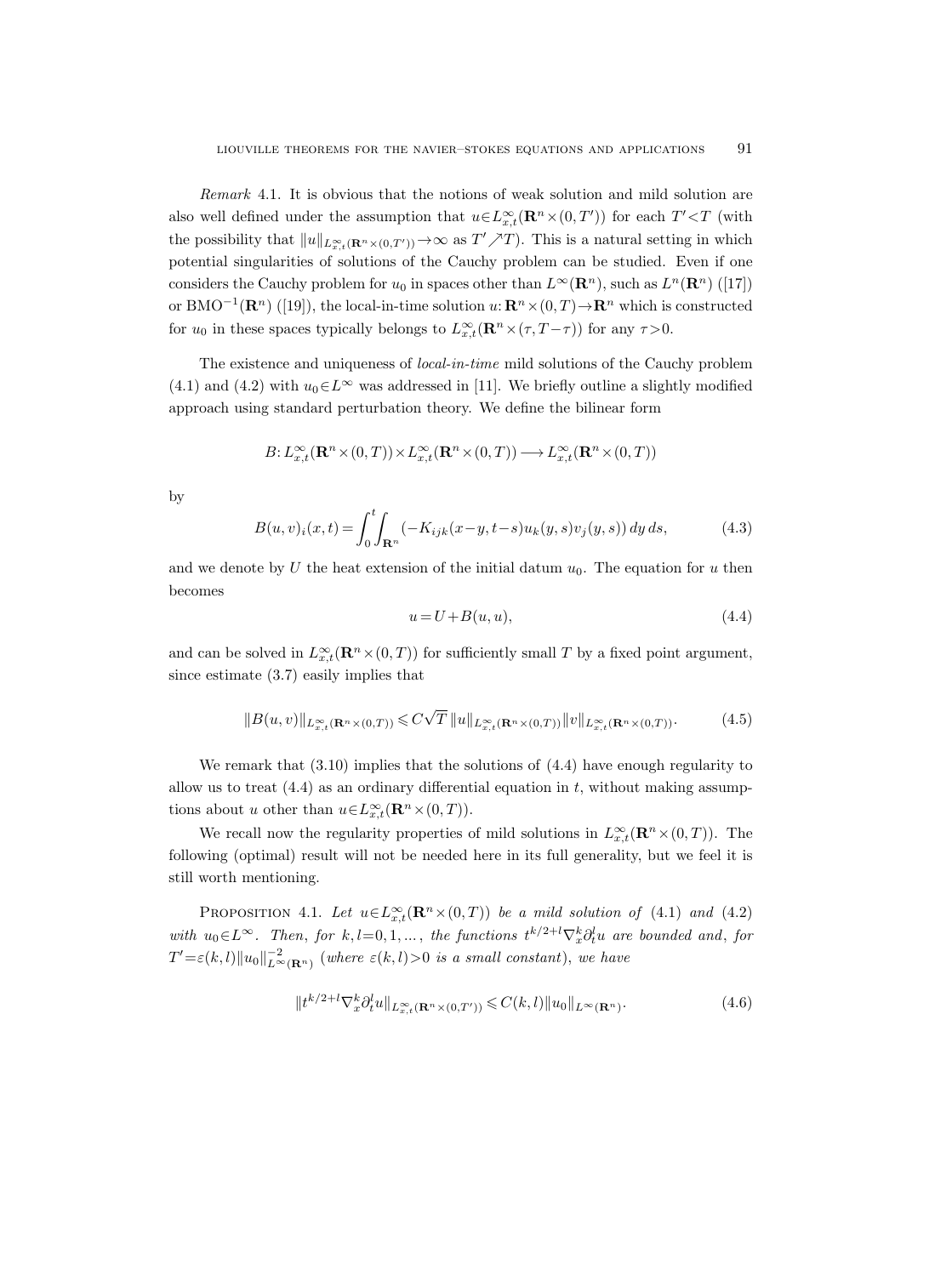*Proof.* This can be proved in the same way as the corresponding results in [14], [6] and [9], where the authors work in function spaces other than  $L_{x,t}^{\infty}$ . The key is an estimate of  $B$  with the same form as  $(4.5)$ , but in spaces with norms given by the expression on the left-hand side of (4.6). In the context of the  $L_{x,t}^{\infty}(\mathbf{R}^n\times(0,T))$ -based norms we use here, the proof is in fact much simpler than in that of the spaces used in the above papers, due to the elementary nature of estimate (4.5).  $\Box$ 

Remark 4.2. Estimate (4.6) says that the local-in-time smoothing properties of the Navier–Stokes equations for  $u_0 \in L^\infty$  are the same as those of the heat equation. Since the solution  $u$  is constructed essentially as a power series perturbation around the heat extension  $U$  of  $u_0$ , this may not be surprising.

LEMMA 4.1. Let  $u^{(k)} \in L^{\infty}_{x,t}(\mathbf{R}^n \times (0,T))$  be a sequence of mild solutions of (4.1) and (4.2) with initial conditions  $u_0^{(k)}$ . Assume that  $||u^{(k)}||_{L^{\infty}_{x,t}(\mathbf{R}^n\times(0,T))} \leq C$ , with C independent of k. Then, a subsequence of the sequence  $u^{(k)}$  converges locally uniformly in  $\mathbf{R}^n \times (0,T)$  to a mild solution  $u \in L^\infty_{x,t}(\mathbf{R}^n \times (0,T))$  with initial datum  $u(x,0)$  given by the weak<sup>\*</sup> limit of a suitable subsequence of the sequence  $u_0^{(k)}$ .

Proof. This is a routine consequence of  $(4.6)$ , and the decay estimate  $(3.7)$  for the kernel  $K_{ijk}$ .  $\Box$ 

We now turn to regularity properties of bounded weak solutions. Let

$$
u\,{\in}\, L^\infty_{x,t}(\mathbf{R}^n\,{\times}\,(0,T))
$$

be a weak solution of (4.1) in  $\mathbb{R}^n\times(0,T)$ , and let  $M=\|u\|_{L^{\infty}_{\infty}(\mathbb{R}^n\times(0,T))}$ . Let v be the mild solution of the linear Cauchy problem (3.1) and (3.2) with  $f_k=-u_ku$  and  $u_0=0$ . By Lemma 3.1, we can write  $u=v+w+b$  with the  $L^{\infty}$ -norms of v, w and b bounded by  $N = C_1(T)M^2 + C_2(T)M$ ,  $w_t - \Delta w = 0$  and b is a function of t only. Hence for  $k = 0, 1, 2, ...$ and  $\delta > 0$  the derivatives  $\nabla_x^k(w+b)$  are bounded by  $C(k,\delta)N$  in  $\mathbb{R}^n \times (\delta,T)$  by estimates for the heat equation. Moreover, we have the  $L^p$ -estimate (3.11) for  $\nabla_x v$ . Therefore  $\omega = \text{curl } u$  belongs to  $L_{x,t}^p(Q(z_0, R))$  for any  $p \in (1, \infty)$  and any  $Q(z_0, R) \subset \mathbb{R}^n \times (\delta, T)$ , with

$$
\|\omega\|_{L^p_{x,t}(Q(z_0,R))} \leqslant C(p,\delta,R,M). \tag{4.7}
$$

Following [28], we can now use the equation for  $\omega$  to obtain estimates for higher derivatives  $\nabla_x^k u$ . For  $n=3$ , the equation for  $\omega$  is

$$
(\omega_i)_t - \Delta \omega_i = \frac{\partial}{\partial x_j} (\omega_j u_i - \omega_i u_j), \qquad (4.8)
$$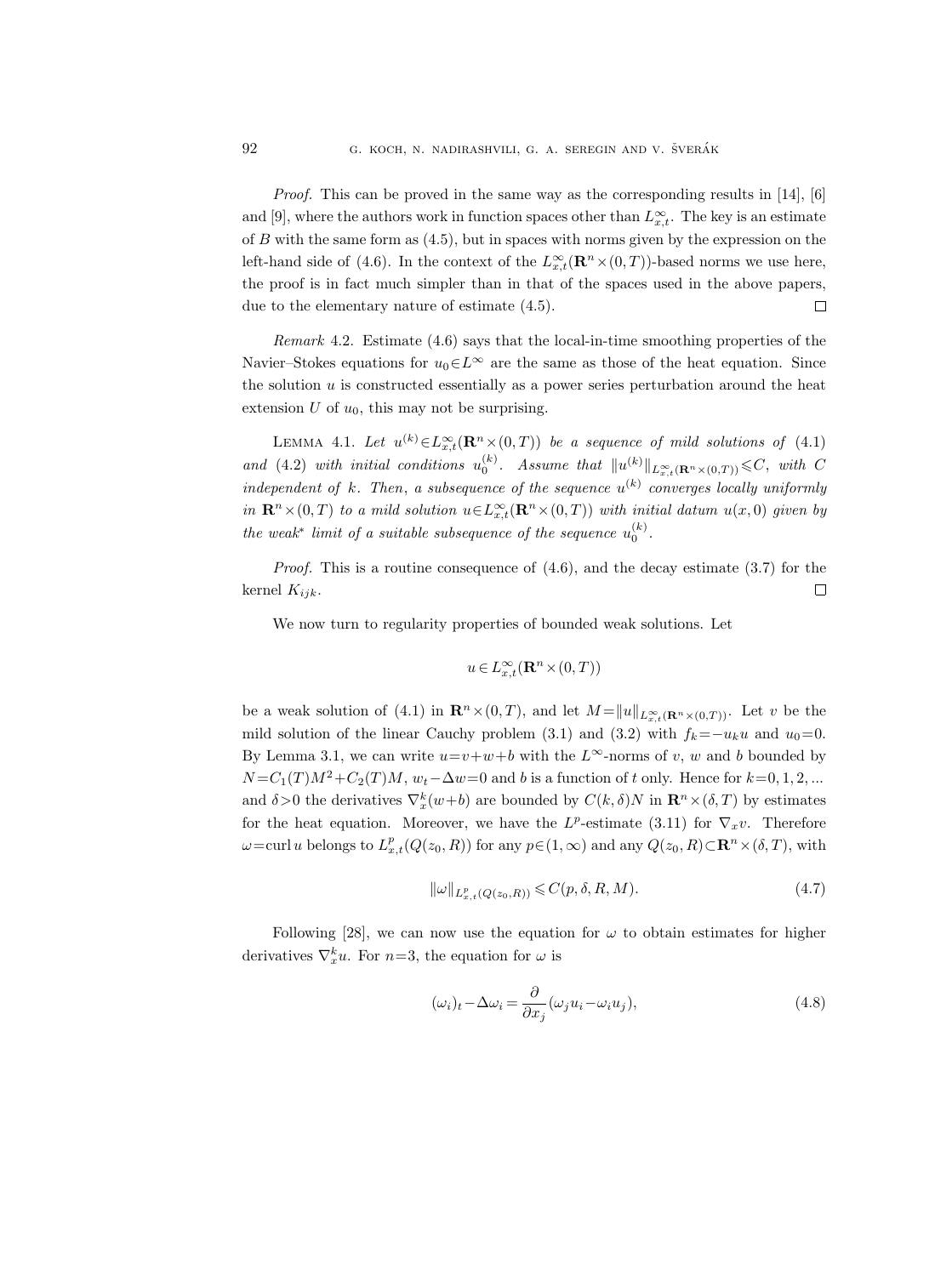and it is easy to check that in our situation this equation is satisfied in the sense of distributions. Equation (4.8) gains  $\omega$  one spatial derivative in  $L^p_{x,t}$ . The standard bootstrapping arguments and regularity estimates for harmonic functions now give

$$
\|\nabla_x^k u\|_{L^p_{x,t}(Q(z_0,R))} \leqslant C(k,\delta,R,M)
$$
\n(4.9)

for each  $Q(z_0, R) \subset \mathbf{R}^n \times (\delta, T)$ . Therefore, using standard imbeddings, for  $k=0, 1, 2, ...$  we have

$$
\|\nabla_x^k u\|_{L^{\infty}_{x,t}(\mathbf{R}^n \times (\delta,T))} \leqslant C(k,\delta,T,M). \tag{4.10}
$$

Finally, using  $(3.14)$  we also obtain, for  $k=0, 1, 2...$ ,

$$
\|\nabla_x^k \partial_t (u - b)\|_{L^\infty_{x,t}(\mathbf{R}^n \times (\delta, T))} \leqslant C(k, \delta, R, M). \tag{4.11}
$$

(We adopt the usual convention that the value of  $C$  can change from line to line.)

## 5. Liouville theorems

Let us first consider the Navier–Stokes equations in two space dimensions.

Theorem 5.1. Let u be a bounded weak solution of the Navier–Stokes equations in  $\mathbf{R}^2 \times (-\infty,0)$ . Then  $u(x,t) = b(t)$  for a suitable bounded measurable b:  $(-\infty,0) \rightarrow \mathbf{R}^2$ .

Proof. In two space dimensions the vorticity is a scalar quantity defined by

$$
\omega = u_{2,1} - u_{1,2},\tag{5.1}
$$

where the indices after comma mean derivatives, i.e.  $u_{2,1}=\partial u_2/\partial x_1$ , etc. By the results of  $\S4$ , the function  $\omega$  is uniformly bounded together with its spatial derivatives. Moreover, its time derivative is also uniformly bounded. The vorticity equation in dimension 2 is

$$
\omega_t + u \nabla \omega - \Delta \omega = 0. \tag{5.2}
$$

Let

$$
M_1 = \sup_{\mathbf{R}^2 \times (-\infty, 0)} \omega \quad \text{and} \quad M_2 = \inf_{\mathbf{R}^2 \times (-\infty, 0)} \omega,
$$

and assume that  $M_1 > 0$ . Applying Lemma 2.1 to  $\omega - \frac{1}{2}(M_1 + M_2)$ , we see that there exist arbitrarily large parabolic balls  $Q_R = Q((\bar{x}, \bar{t}), R) = B(\bar{x}, R) \times (\bar{t} - R^2, \bar{t})$  such that  $\omega \geq \frac{1}{2}M_1$ in  $Q((\bar{x},\bar{t}), R)$ . For such parabolic balls, we have

$$
\int_{Q_R} \omega \, dx \, dt \geqslant \frac{1}{2} \pi M_1 R^4. \tag{5.3}
$$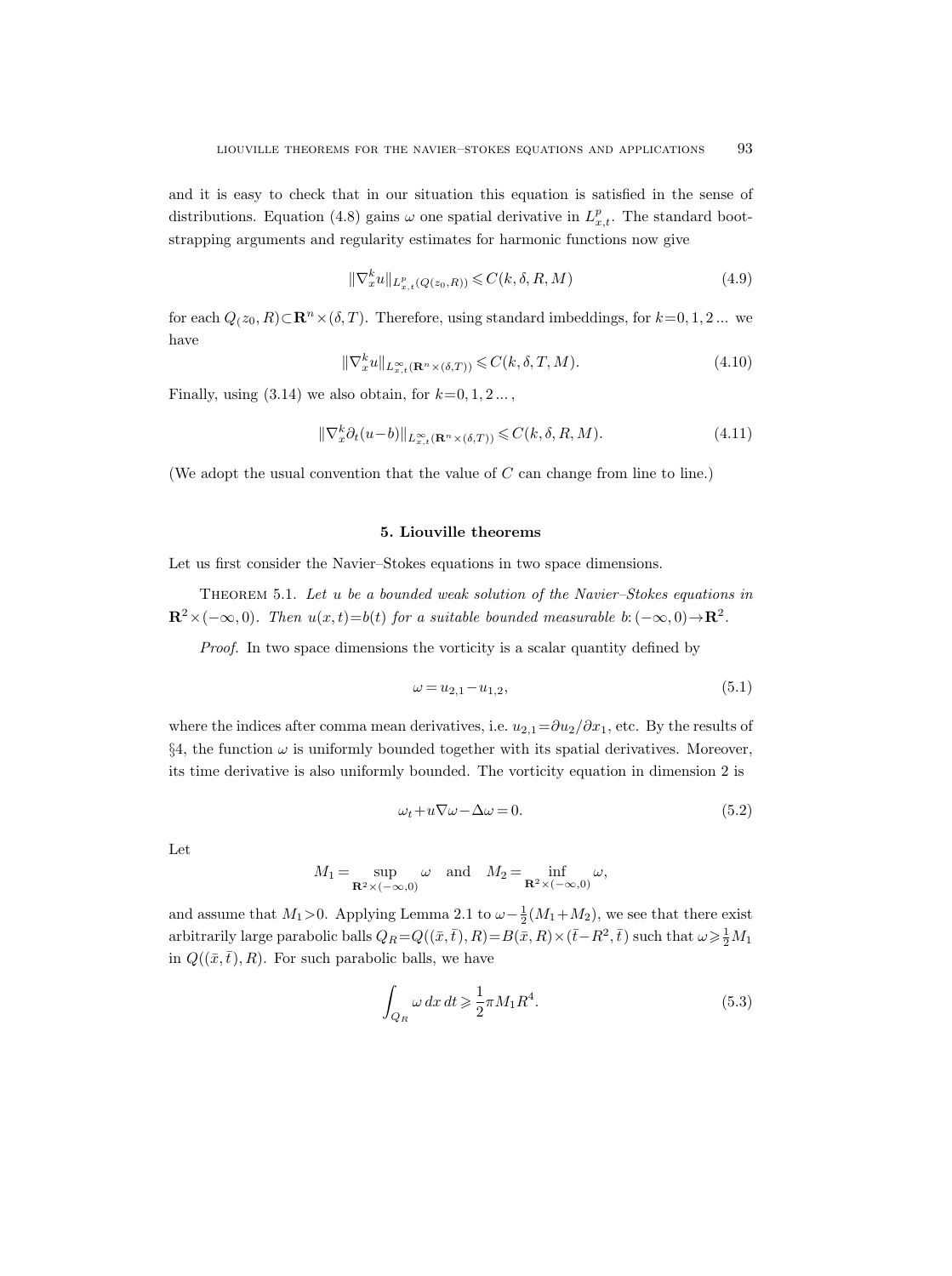On the other hand, denoting by n the normal to the boundary of  $B(\bar{x}, R)$ , we can also write

$$
\int_{Q_R} \omega \, dx \, dt = \int_{Q_R} (u_{2,1} - u_{1,2}) \, dx \, dt = \int_{\partial B(\bar{x},R) \times (\bar{t} - R^2, \bar{t})} (u_2 n_1 - u_1 n_2) \, ds \, dt \leq C R^3. \tag{5.4}
$$

Clearly (5.3) is not compatible with (5.4), unless  $M_1 \leq 0$ . In the same way, we conclude that  $M_2 \geq 0$  and therefore  $\omega$  must vanish identically. Hence curl u=0 in  $\mathbb{R}^2 \times (-\infty, 0)$ which, together with div  $u=0$  and the boundedness of u, implies (by the classical Liouville theorem for harmonic functions) that  $u$  is constant in  $x$  for each  $t$ .  $\Box$ 

It is not known if a result similar to Theorem 5.1 remains true in three spatial dimensions. In fact, the problem is open even in the steady-state case. However, under the additional assumption that the solutions are axi-symmetric, one can obtain some results which seem to be of interest. We recall that a vector field u in  $\mathbf{R}^3$  is axi-symmetric if it is invariant under rotations about a suitable axis, which is often identified with the  $x_3$ -coordinate axis. In other words, a field u is axi-symmetric if  $u(Rx)=Ru(x)$  for every rotation R of the form

$$
R = \begin{pmatrix} \cos \alpha & -\sin \alpha & 0 \\ \sin \alpha & \cos \alpha & 0 \\ 0 & 0 & 1 \end{pmatrix}.
$$

In cylindrical coordinates  $(r, \theta, z)$  given by

$$
x_1 = r\cos\theta, \quad x_2 = r\sin\theta \quad \text{and} \quad x_3 = z,\tag{5.5}
$$

the axi-symmetric fields are given by

$$
u\,{=}\,u_r\frac{\partial}{\partial r}\,{+}\,u_\theta\frac{\partial}{r\partial\theta}\,{+}\,u_z\frac{\partial}{\partial z},
$$

where the coordinate functions  $u_r$ ,  $u_\theta$  and  $u_z$  depend only on r and z. In these coordinates, the Navier–Stokes equations become

$$
(u_r)_t + u_r u_{r,r} + u_z u_{r,z} - \frac{u_\theta^2}{r} + p_{,r} = \Delta u_r - \frac{u_r}{r^2},
$$
\n(5.6)

$$
(u_{\theta})_t + u_r u_{\theta,r} + u_z u_{\theta,z} + \frac{u_r u_{\theta}}{r} = \Delta u_{\theta} - \frac{u_{\theta}}{r^2},
$$
\n
$$
(5.7)
$$

$$
(u_z)_t + u_r u_{z,r} + u_z u_{z,z} + p_{,z} = \Delta u_z, \tag{5.8}
$$

$$
\frac{(ru_r)_{,r}}{r} + u_{z,z} = 0,\t\t(5.9)
$$

where  $\Delta$  is the scalar Laplacian (expressed in the coordinates  $(r, \theta, z)$ ),  $u_{r,z}$  denotes the partial derivative  $\partial u_r/\partial z$ , etc. The equation for  $u_\theta$  is of special interest, as it is decoupled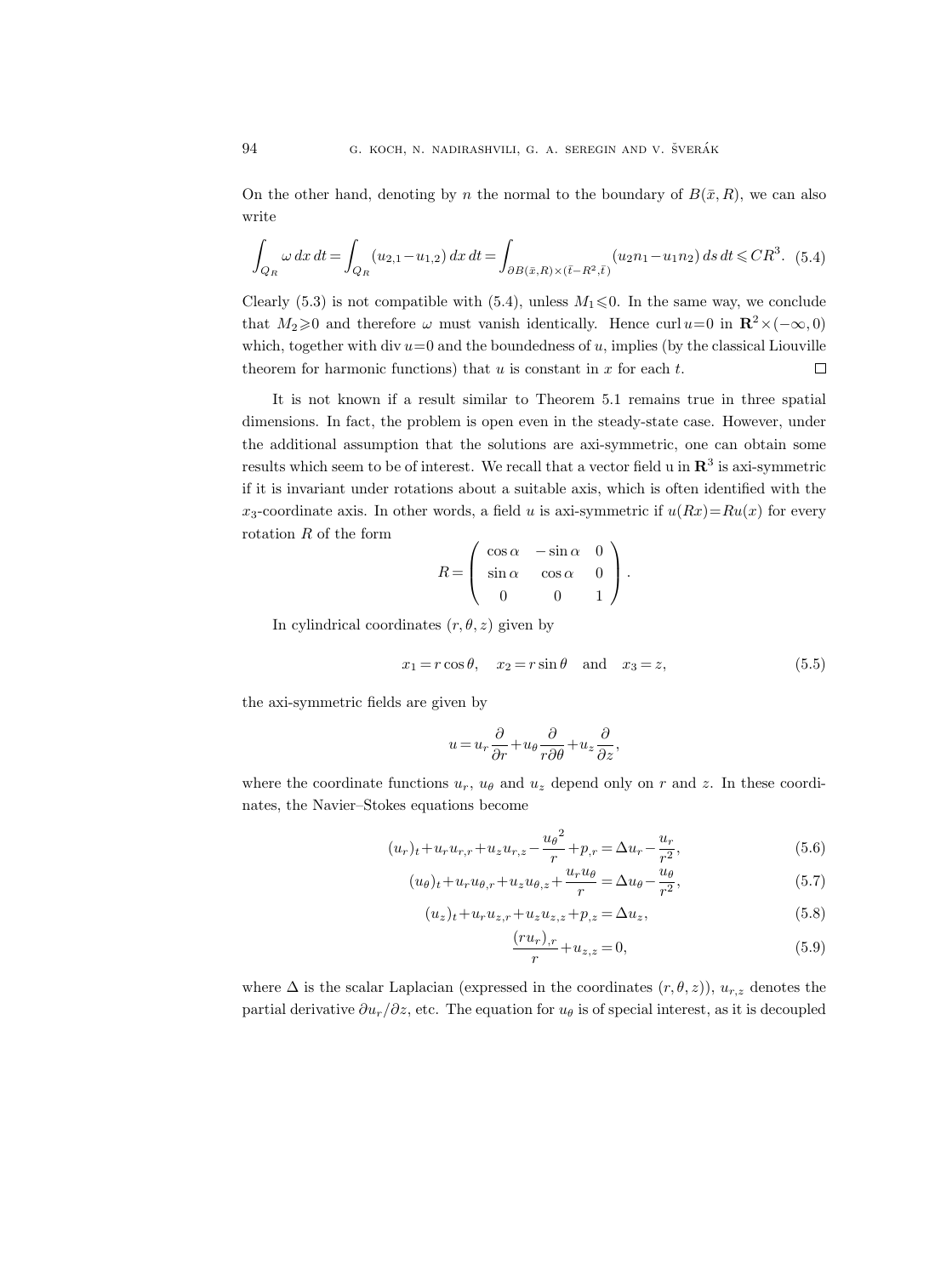from the pressure. The role of the non-linear terms in this equation can be seen by considering the inviscid case (Euler's equations), wherein equation (5.7) is replaced by

$$
(u_{\theta})_t + u_r u_{\theta,r} + u_z u_{\theta,z} + \frac{u_r u_{\theta}}{r} = 0,
$$
\n(5.10)

which is the same as

$$
(ru_{\theta})_t + u_r (ru_{\theta})_{,r} + u_z (ru_{\theta})_{,z} = 0.
$$
\n(5.11)

Equation (5.11) says that the quantity  $ru_{\theta}$  "moves with the flow". This is a special case of Kelvin's law that the integral of  $u_i dx_i$  along curves moving with the flow is constant. In the situation considered here, the curves are circles centered at the  $x_3$ -axis and lying in planes perpendicular to it.

In view of (5.11), it is natural to rewrite (5.7) as an equation for  $ru_{\theta}$ :

$$
(ru_{\theta})_t + u_r(ru_{\theta})_{,r} + u_z(ru_{\theta})_{,z} = \Delta(ru_{\theta}) - \frac{2}{r}(ru_{\theta})_{,r}.
$$
\n
$$
(5.12)
$$

The infinitesimal version of Kelvin's law, which is Helmholtz's law that vorticity "moves with the flow" (for inviscid flows), gives in the case of axi-symmetric flows without swirl ( $u_{\theta}=0$ ) another quantity which moves with the flow, namely  $\omega_{\theta}/r$ . Here  $\omega = \text{curl } u$ , as usual, and in cylindrical coordinates we write

$$
\omega = \omega_r \frac{\partial}{\partial r} + \omega_\theta \frac{\partial}{r \partial \theta} + \omega_z \frac{\partial}{\partial z}.
$$

(For axi-symmetric flows without swirl we have  $\omega_r = \omega_z = 0$  and we can write

$$
\omega = \omega_\theta \frac{\partial}{r\partial\theta}.
$$

Therefore the situation is similar to 2-dimensional flows.)

Hence, for axi-symmetric solutions of Euler's equations without swirl, we have

$$
\left(\frac{\omega_{\theta}}{r}\right)_{t} + u_{r} \left(\frac{\omega_{\theta}}{r}\right)_{r} + u_{z} \left(\frac{\omega_{\theta}}{r}\right)_{z} = 0.
$$
\n(5.13)

This is nothing but the  $\theta$ -component of the equation for  $\omega$ , and can of course be obtained by simple calculation, without any consideration of the Helmholtz law. For axi-symmetric solutions of the Navier–Stokes equations without swirl, the last equation becomes

$$
\left(\frac{\omega_{\theta}}{r}\right)_{t} + u_{r} \left(\frac{\omega_{\theta}}{r}\right)_{r} + u_{z} \left(\frac{\omega_{\theta}}{r}\right)_{z} = \Delta \left(\frac{\omega_{\theta}}{r}\right) + \frac{2}{r} \left(\frac{\omega_{\theta}}{r}\right)_{r}.
$$
\n(5.14)

Remark 5.1. For a smooth vector field u, the apparent singularity of  $\omega_{\theta}/r$  is only an artifact of the coordinate choice. The quantity  $\omega_{\theta}/r$  is actually a smooth function, even across the  $x_3$ -axis, as long as  $u$  is smooth.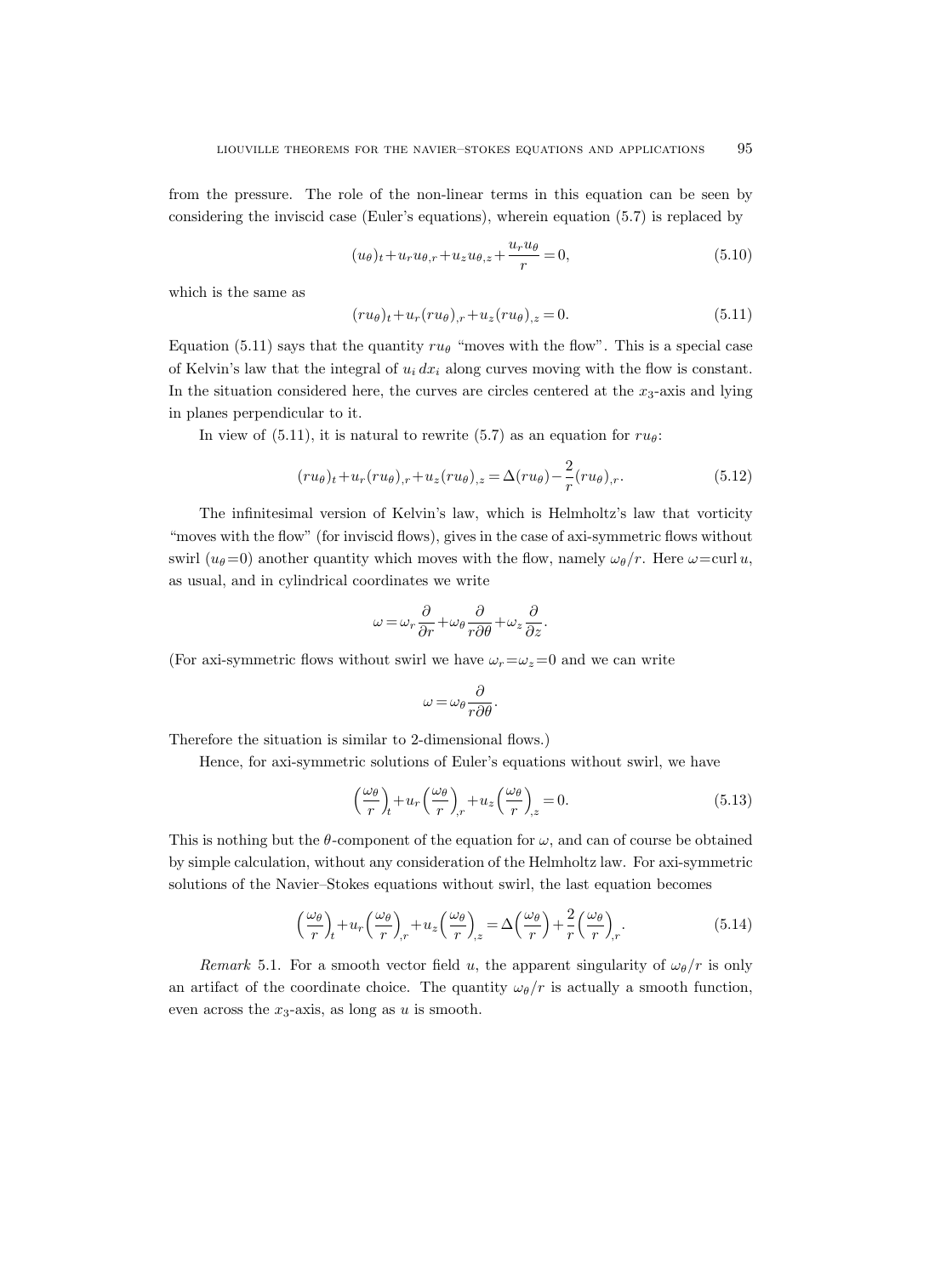The diffusion term on the right-hand side of equation (5.14) can be interpreted as the 5-dimensional Laplacian acting on  $SO(4)$ -invariant functions in  $\mathbb{R}^5$ . We write  $r = \sqrt{y_1^2 + y_2^2 + y_3^2 + y_4^2}$  and  $y_5 = z$ , and we note that for  $\tilde{f}(y_1, ..., y_5) = f(r, z)$ , we have

$$
\Delta_y \tilde{f}(y_1, ..., y_5) = \left(\frac{\partial^2 f}{\partial r^2} + \frac{3\partial f}{r\partial r} + \frac{\partial^2 f}{\partial z^2}\right)(r, z). \tag{5.15}
$$

Therefore, with a slight abuse of notation, we can write the equation (5.14) as

$$
\left(\frac{\omega_{\theta}}{r}\right)_{t} + u_{r} \left(\frac{\omega_{\theta}}{r}\right)_{,r} + u_{z} \left(\frac{\omega_{\theta}}{r}\right)_{,z} = \Delta_{5} \left(\frac{\omega_{\theta}}{r}\right). \tag{5.16}
$$

THEOREM 5.2. Let u be a bounded weak solution of the Navier–Stokes equations in  $\mathbb{R}^3\times(-\infty,0)$ . Assume that u is axi-symmetric with no swirl. Then,  $u(x,t)=(0,0, b_3(t))$ for some bounded measurable function  $b_3: (-\infty, 0) \rightarrow \mathbb{R}$ .

Proof. The idea of the proof is the same as in the 2-dimensional case. By the results of §4, we have  $|\nabla_x^k u| \leqslant C_k$  in  $\mathbb{R}^3 \times (-\infty, 0)$ , and this implies that  $\omega_\theta/r$  is bounded in  $\mathbb{R}^3\times(-\infty,0)$ . Let

$$
M_1 = \sup_{\mathbf{R}^3 \times (-\infty,0)} \frac{\omega_\theta}{r}
$$
 and 
$$
M_2 = \inf_{\mathbf{R}^3 \times (-\infty,0)} \frac{\omega_\theta}{r},
$$

and assume that  $M_1 > 0$ . Applying Lemma 2.1 to the solution  $\omega_{\theta}/r - \frac{1}{2}(M_1 + M_2)$  of equation (5.16), considered as an equation in  $\mathbb{R}^5 \times (-\infty, 0)$ , we see that  $\omega_\theta / r \geq \frac{1}{2} M_1$  in arbitrarily large parabolic balls (with suitably chosen centers). However, this would mean that  $\omega_{\theta}$  is unbounded, a contradiction. Therefore  $M_1 \leq 0$ . In the same way we show that  $M_2 \geq 0$ , and hence  $\omega_\theta$  vanishes identically. For axi-symmetric vector fields with no swirl, this means that  $\omega=0$  and the proof is finished by again applying the Liouville theorem to the system curl  $u=0$ , div  $u=0$ .  $\Box$ 

The validity of Theorem 5.2 in the absence of the "no swirl" assumption is still an open problem. The following theorem, however, is a partial result in that direction.

THEOREM 5.3. Let u be a bounded weak solution of the Navier–Stokes equations in  $\mathbb{R}^3\times(-\infty,0)$ . Assume that u is axi-symmetric and, in addition, satisfies

$$
|u(x,t)| \leq \frac{C}{\sqrt{x_1^2 + x_2^2}} \quad \text{in } \mathbf{R}^3 \times (-\infty, 0). \tag{5.17}
$$

Then,  $u=0$  in  $\mathbb{R}^3 \times (-\infty, 0)$ .

*Proof.* We will use the cylindrical coordinates  $(r, \theta, z)$  given by (5.5). We set  $f = ru_{\theta}$ and recall that

$$
f_t + u_r f_{,r} + u_z f_{,z} = \Delta f - \frac{2}{r} f_{,r}.
$$
\n(5.18)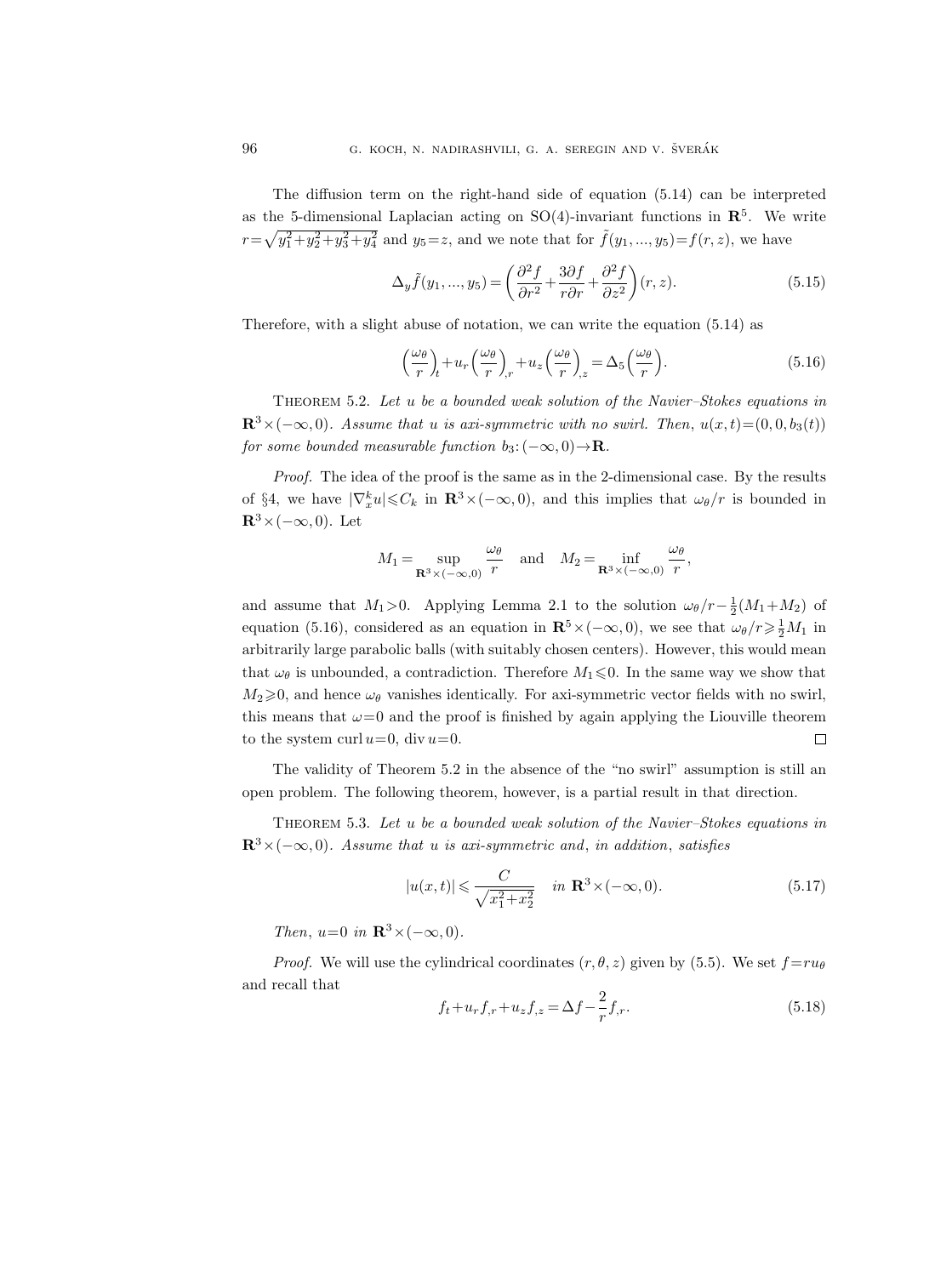For  $\lambda > 0$  we let  $f^{\lambda}(x,t) = f(\lambda x, \lambda^2 t)$  and  $u^{\lambda}(x,t) = \lambda u(\lambda x, \lambda^2 t)$ . We note that  $f^{\lambda}$  again satisfies (5.18) with u replaced by  $u^{\lambda}$ , a consequence of the fact that  $u^{\lambda}$  satisfies the Navier–Stokes equations. Under our assumptions we have

$$
|f^{\lambda}| \leqslant C \quad \text{in } \mathbf{R}^{3} \times (-\infty, 0) \text{ uniformly in } \lambda > 0,
$$
 (5.19)

$$
|u^{\lambda}| \leqslant \frac{C}{r} \quad \text{ in } \mathbf{R}^3 \times (-\infty, 0) \text{ uniformly in } \lambda > 0. \tag{5.20}
$$

Let  $M = \sup_{\mathbf{R}^3 \times (-\infty,0)} f$  and  $m = \inf_{\mathbf{R}^3 \times (-\infty,0)} f$ . We will show that  $M \leq 0$  and  $m \geq 0$ . Arguing by contradiction, let us first assume that  $M > 0$ . By rescaling  $f \mapsto f^{\lambda}$ , we can move points where  $f^{\lambda}$  is "almost equal to M" close to the  $x_3$ -axis. Using this and applying Lemma 2.1 to  $f^{\lambda} - \frac{1}{2}(M+m)$ , we see that for any (large)  $T_1 > 0$  and  $L > 0$  and any (small)  $\varepsilon > 0$  we can find  $\lambda > 0$  such that  $f^{\lambda} \geq M - \varepsilon$  in a space-time region  $\mathcal{R}_1$  of the form

$$
\mathcal{R}_1 = \left\{ x \in \mathbf{R}^3 : 1 \le \sqrt{x_1^2 + x_2^2} \le 2 \text{ and } -L + \bar{x}_3 \le x_3 \le L + \bar{x}_3 \right\} \times (\bar{t} - T_1, \bar{t}).\tag{5.21}
$$

Consider a smooth axi-symmetric cut-off function  $\varphi$  on  $\mathbb{R}^3 \times (-\infty, 0)$  of the form

$$
\varphi(r, z, t) = \xi(r)\eta(z - \bar{x}_3)\zeta(t),
$$

where  $\xi:[0,\infty)\to[0,1]$  is a smooth function supported in [0, 2) with  $\xi=1$  in [0, 1] and  $|\xi'| + |\xi''| \leq 4$  in  $[0, \infty)$ ,  $\eta: (-\infty, \infty) \to [0, 1]$  is a smooth function supported in  $(-L, L)$  with  $\eta=1$  in  $(-L+1, L-1)$  and  $|\eta'|+|\eta''|\leq 4$  in  $(-\infty, \infty)$ , and  $\zeta: (-\infty, 0) \to [0, 1]$  is a smooth function supported in  $(\bar{t}-T_1,\bar{t})$  with  $\zeta=1$  in  $(\bar{t}-T_1+1,\bar{t}-1)$  and  $|\zeta'|\leq 2$  in  $(-\infty,0)$ . Multiplying the equation for  $f^{\lambda}$  by  $\varphi$  and integrating over space-time, we obtain

$$
\int_{-\infty}^{0} \int_{\mathbf{R}^3} (f_t^{\lambda} + u_r^{\lambda} f_{,r}^{\lambda} + u_z^{\lambda} f_{,z}^{\lambda} - \Delta f^{\lambda}) \varphi \, dx \, dt = \int_{-\infty}^{0} \int_{\mathbf{R}^3} \left( -\frac{2}{r} f_{,r}^{\lambda} \varphi \right) dx \, dt. \tag{5.22}
$$

This equality will be shown to be impossible when  $M > 0$ . In the integral on the left-hand side of (5.22) one can change  $f^{\lambda}$  to  $f^{\lambda}-M$  and integrate by parts, to obtain

$$
\int_{-\infty}^{0} \int_{\mathbf{R}^{3}} (f^{\lambda} - M)(-\varphi_{t} - u^{\lambda} \nabla \varphi - \Delta \varphi) dx dt = \mathbf{I} + \mathbf{II} + \mathbf{III}.
$$
 (5.23)

We have  $|f^{\lambda}-M|\leqslant \varepsilon$  in  $\mathcal{R}_1$ . Using (5.19) and (5.20), it is not hard to see that for a suitable constant  $\gamma > 0$  which is independent of the parameters  $\varepsilon$ , L and  $T_1$ , we have

 $|I| \le \gamma (CL + \varepsilon L)$ ,  $|II| \le \gamma (C^2 T_1 + \varepsilon CLT_1)$  and  $|III| \le \gamma (CT_1 + \varepsilon LT_1)$ . (5.24)

On the other hand, the right-hand side of (5.22) can be written as follows:

$$
\int_{-\infty}^{0} \int_{\mathbf{R}^3} \left( -\frac{2}{r} f^{\lambda}_{,r} \varphi \right) dx dt = 4\pi \int_{-\infty}^{0} \int_{-\infty}^{\infty} \int_{0}^{\infty} f^{\lambda} \varphi_{,r} dr dz dt.
$$
 (5.25)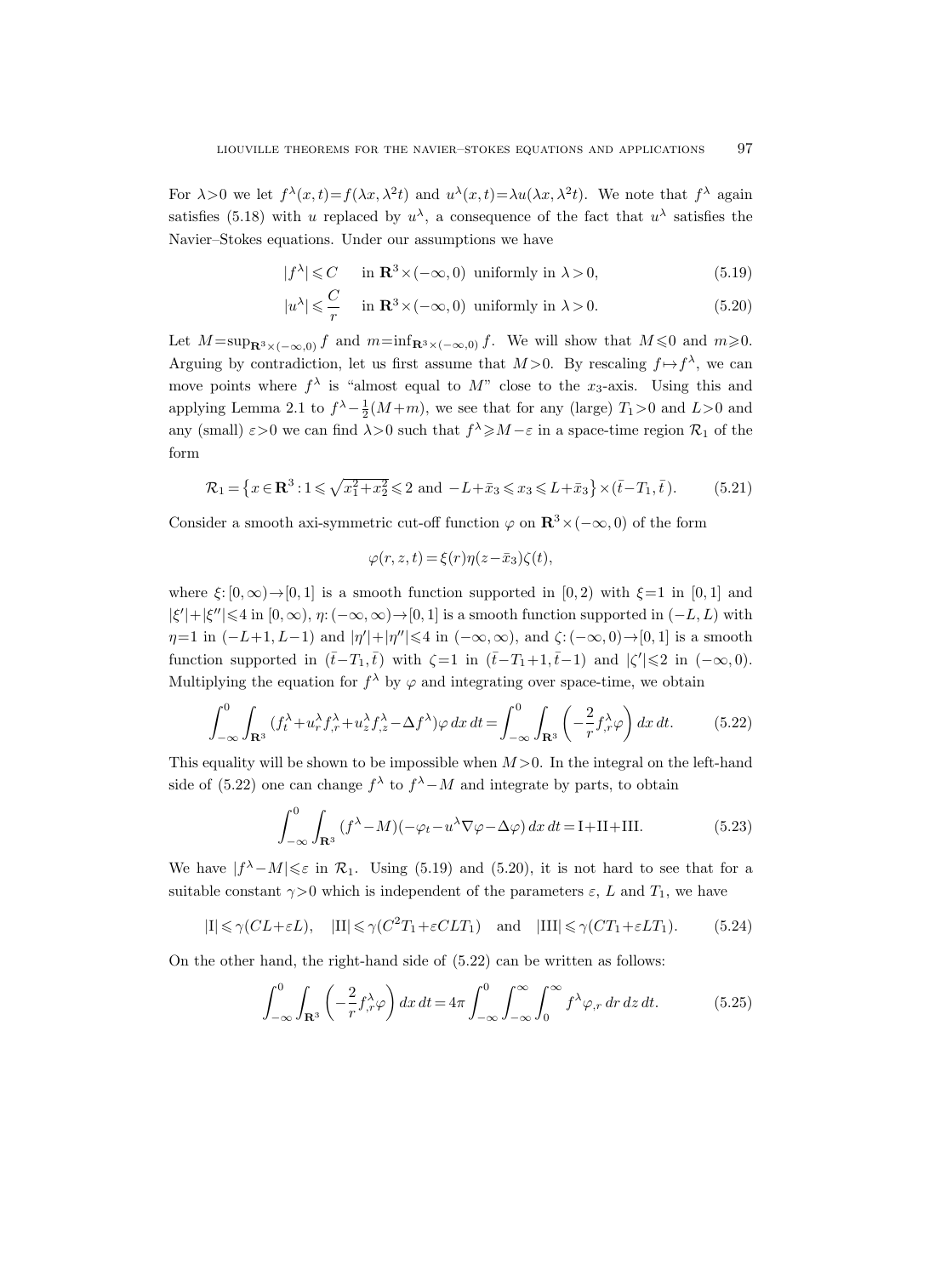The key point here is that  $f^{\lambda}$  vanishes at the  $x_3$ -axis and equals  $M+O(\varepsilon)$  on most of the support of  $(\varphi)_r$ . It is easy to check that the last integral in (5.25) can be written as

$$
-4\pi M \int_{-\infty}^{0} \int_{-\infty}^{\infty} \varphi(0, z, t) dz dt + \int_{-\infty}^{0} \int_{-\infty}^{\infty} \int_{0}^{\infty} 4\pi (f^{\lambda} - M) \xi'(r) \eta(z - \bar{x}_3) \zeta(t) dr dz dt.
$$
\n(5.26)

This expression can be estimated from above by  $-8\pi M(L-1)(T_1-2)+\gamma \epsilon LT_1$ , where  $\gamma$ is a constant independent of  $\varepsilon$ , L and  $T_1$ . This leads to a contradiction to (5.24) and (5.22) if L and  $T_1$  are sufficiently large and  $\varepsilon$  is sufficiently small. We have proved that sup  $f \leq 0$ . It follows in a similar way that inf  $f \geq 0$  and therefore f must vanish. This means that the solution  $u$  is swirl-free and we can apply Theorem 5.2 to conclude that  $u=0$  in  $\mathbb{R}^3\times(-\infty,0)$ .  $\Box$ 

#### 6. Singularities and ancient solutions

We will now consider the consequences of an assumption that a singularity exists in a solution of the Cauchy problem for the Navier–Stokes equations (4.1) and (4.2). We aim to show that singularities generate bounded ancient solutions, which are solutions defined in  $\mathbb{R}^n \times (-\infty, 0)$ . More precisely, an ancient weak solution of the Navier–Stokes equations is a weak solution defined in  $\mathbb{R}^n \times (-\infty, 0)$ , and u is an ancient mild solution if there is a sequence  $T_l \rightarrow -\infty$  such that  $u(\cdot, T_l)$  is well defined and u is a mild solution of the Cauchy problem in  $\mathbf{R}^n \times (T_l, 0)$  with initial datum  $u(\cdot, T_l)$ . (We remark that even if u is a bounded weak solution of Navier–Stokes in  $\mathbb{R}^n \times (-\infty, 0)$ , the function  $u(\cdot, t)$ may not be well defined for each t; see §4. On the other hand,  $u(\cdot, t)$  is well defined for almost every t for any  $u \in L_{x,t}^{\infty}(\mathbf{R}^n \times (-\infty,0))$ .)

LEMMA 6.1. Let  $u_l$  be a sequence of bounded mild solutions of the Navier-Stokes equations defined in  $\mathbf{R}^n \times (T_l, 0)$  (for some initial data) with a uniform bound  $|u_l| \leqslant C$ , and  $T_l \searrow$  $-\infty$ . Then, we can choose a subsequence along which  $u_l$  converges locally uniformly in  $\mathbf{R}^n \times (-\infty, 0)$  to an ancient mild solution u satisfying  $|u| \leq C$  in  $\mathbf{R}^n \times (-\infty, 0)$ .

Proof. This is an easy consequence of the results in §4.

 $\Box$ 

Remark 6.1. Another easy result, which is nevertheless a useful addendum to the Liouville theorems of §5 is the following: A bounded ancient mild solution  $u(x, t)$  of the Navier–Stokes equations which is of the form  $u(x, t) = b(t)$  is constant (independent of t).

We leave the proof of the last statement to the reader as a simple exercise.

Recall from §4 that for any  $u_0 \in L^{\infty}(\mathbb{R}^n)$  the Cauchy problem (4.1), (4.2) has a unique local-in-time mild solution  $u$ . Assume now that the mild solution develops a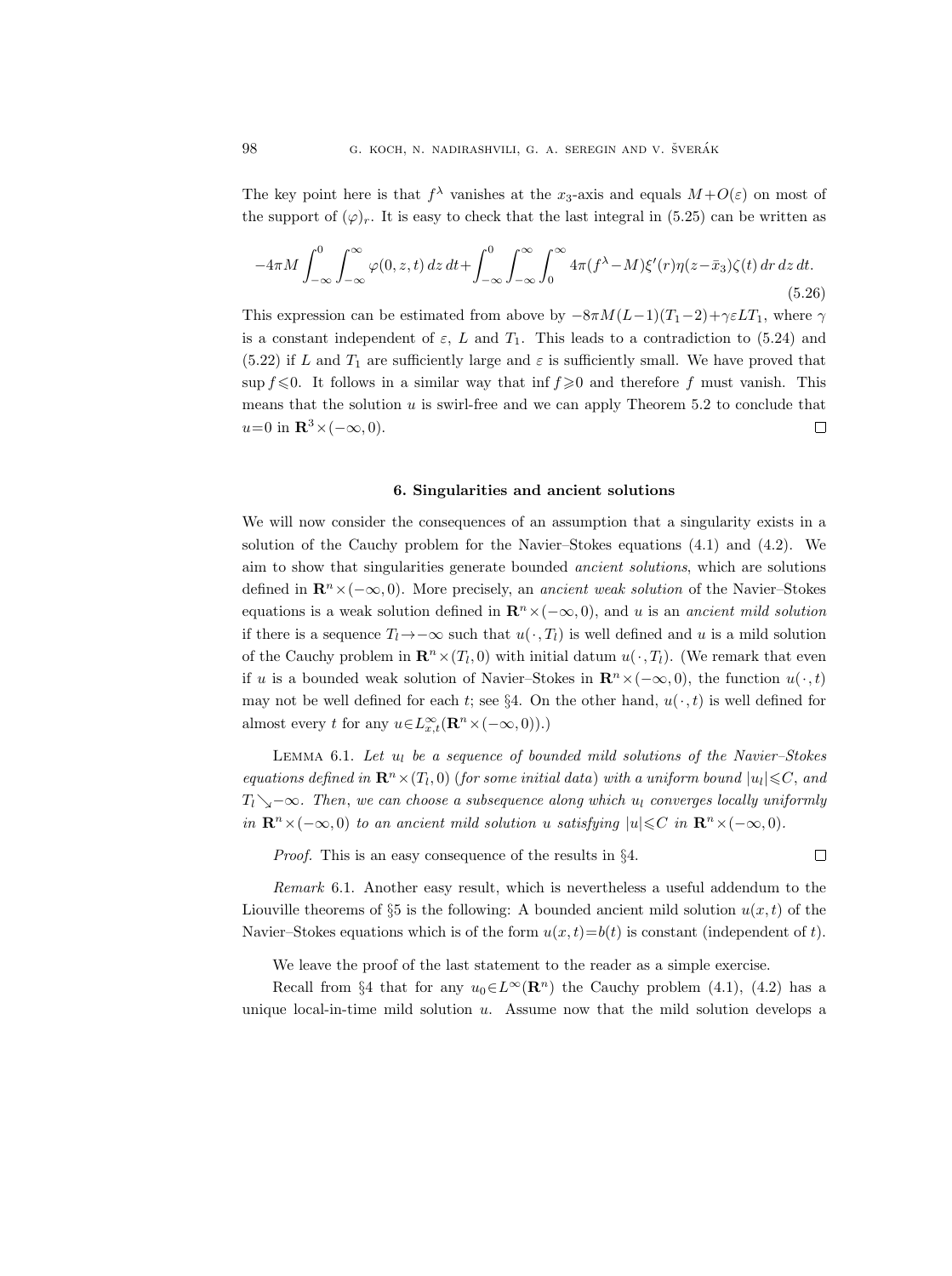singularity in finite time, and that  $(0, T)$  is its maximal time interval of existence. Let  $h(t)=\sup_{x\in\mathbf{R}^n} |u(x,t)|$ . By a classical result of Leray ([22]), we have

$$
h(t) \geqslant \frac{\varepsilon_1}{\sqrt{T - t}}\tag{6.1}
$$

for some  $\varepsilon_1>0$ . Let  $H(t)=\sup_{0\leq s\leq t}h(s)$ . It is easy to see that there exists a sequence  $t_k \nearrow T$  such that  $h(t_k)=H(t_k)$ . Let us choose a sequence of numbers  $\gamma_k \searrow 1$ . For all k, let  $N_k=H(t_k)$  and choose  $x_k \in \mathbb{R}^n$  such that  $M_k=|u(x_k, t_k)| \ge N_k/\gamma_k$ . Let us set

$$
v^{(k)}(y,s) = \frac{1}{M_k} u\left(x_k + \frac{y}{M_k}, t_k + \frac{s}{M_k^2}\right).
$$
 (6.2)

The functions  $v^{(k)}$  are defined in  $\mathbf{R}^n \times (A_k, B_k)$ , with

$$
A_k = -M_k^2 t_k \quad \text{and} \quad B_k = M_k^2 (T - t_k) \ge \frac{\varepsilon_1^2}{\gamma_k^2},
$$

and satisfy

$$
|v^{(k)}| \le \gamma_k \text{ in } \mathbf{R}^n \times (A_k, 0) \quad \text{and} \quad |v^{(k)}(0,0)| = 1. \tag{6.3}
$$

Also,  $v^{(k)}$  are mild solutions of the Navier–Stokes equations in  $\mathbf{R}^n \times (A_k, 0)$  with initial data  $v_0^{(k)}(y) = (1/M_k)u_0(x_k + y/M_k)$ . By Lemma 6.1, there is a subsequence of  $v^{(k)}$  converging to an ancient mild solution  $v$  of the Navier–Stokes equations. By our construction, we have  $|v| \leq 1$  in  $\mathbb{R}^n \times (-\infty, 0)$  and  $|v(0, 0)| = 1$ .

We have proved the following statement.

PROPOSITION 6.1. A finite-time singularity arising from a mild solution generates a bounded ancient mild solution which is not identically zero.

Without further information about the situation at hand, the proposition may not be very useful. By itself, the existence of non-zero bounded ancient solutions is not surprising. (Consider constants, for example.) However, if (non-zero) constant solutions can be excluded (for example by a scale-invariant estimate) and a Liouville-type theorem for ancient solutions is available, then finite-time singularities can be ruled out. In fact, in certain situations one does not need the full Liouville theorem, and in the presence of suitable scale-invariant estimates the Hölder estimate  $(3.10)$  for the rescaled solutions is sufficient to rule out singularities. To illustrate this with a simple example, we give a proof of a known result, the Ladyzhenskaya–Prodi–Serrin regularity criterion, by the above technique. Assume that a finite  $T > 0$  is the maximal time of existence of a mild solution (with a suitable initial condition). Let  $p, q>1$  with  $n/p+2/q=1, q<\infty$ . We will show that  $||u||_{L_t^q L_x^p(\mathbf{R}^n \times (0,T))} = \infty$ . To see this, it is enough to note that if the  $L_t^q L_x^p$ -norm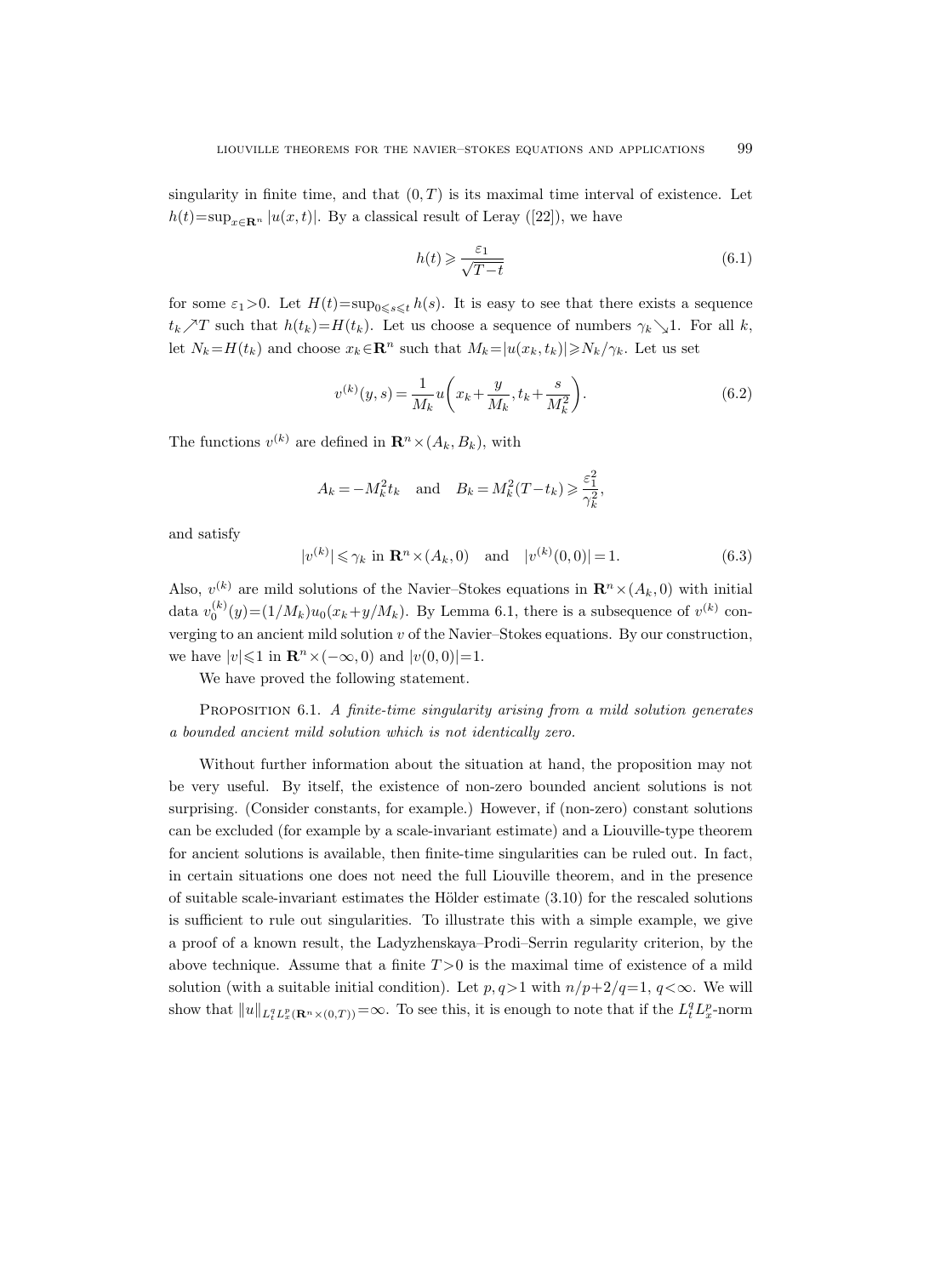of u was finite, the function  $v$  constructed by the above procedure would have to vanish identically a.e., due to the invariance of the  $L_t^q L_x^p$ -norm under the scaling used in the procedure, along with the fact that the finiteness of the  $L_t^q L_x^p$ -norm implies its "local smallness". On the other hand, v has to be smooth (by the results of §4) and  $|v(0, 0)|=1$ . This leads to a contradiction, and hence  $||u||_{L_t^q L_x^p(\mathbf{R}^n \times (0,T))} = \infty$  as claimed.

The above reasoning also suggests that any mild ancient solution  $u$  of the Navier– Stokes equations, with  $||u||_{L_t^q L_x^p(\mathbf{R}^n \times (-\infty,0))} < \infty$  for some p and q as above, must vanish. This can indeed be proved. We will not need this result in what follows, and therefore we omit the proof, leaving it to the interested reader as an exercise. We emphasize that we assume that  $q<\infty$  (and hence  $p>n$ ). We believe that the statement is also true in the case  $p=n$  and  $q=\infty$ , but we do not have a proof for this case.

A more interesting application of the above "blow-up procedure" gives Theorems 6.1 and 6.2 below, which can be thought of as generalizations of recent results in [4].

THEOREM 6.1. Let u be an axi-symmetric vector field in  $\mathbb{R}^3 \times (0,T)$  which belongs to  $L_{x,t}^{\infty}(\mathbf{R}^3\times(0,T'))$  for each  $T'$ < T. Assume that u is a weak solution of the Navier–Stokes equations in  $\mathbb{R}^3 \times (0,T)$  and that

$$
|u(x,t)| \leqslant \frac{C}{\sqrt{x_1^2 + x_2^2}} \quad \text{in } \mathbf{R}^3 \times (0,T). \tag{6.4}
$$

Then,  $|u| \le M = M(C)$  in  $\mathbb{R}^3 \times (0,T)$ . Moreover, u is a mild solution of the Navier-Stokes equations (for a suitable initial datum).

Remark 6.2. By the results of  $\S 4$  regarding mild solutions, we see that u is in fact smooth in  $\mathbb{R}^3 \times (0,T)$  with pointwise bounds on all derivatives in  $\mathbb{R}^3 \times (\tau, T)$  for any fixed  $\tau > 0$ .

*Proof.* We first prove the statement assuming that  $u$  is a mild solution (for a suitable initial datum). This situation is in fact the main point of the theorem. The fact that we can weaken the assumptions from mild solutions to weak solutions in the formulation of the theorem (while keeping the other assumptions the same) is only of marginal interest.

Arguing by contradiction, let us assume that  $u$  is a mild solution which is bounded in  $\mathbb{R}^3 \times (0,T')$  for each  $T' < T$  and develops a singularity at time T. We now use the rescaling procedure described in the paragraph preceding Proposition 6.1 to construct a bounded ancient mild solution v. Let  $x_k$  and  $M_k$  be as in the construction. We will write  $x_k = (x'_k, x_{3k})$ , with  $x'_k = (x_{1k}, x_{2k})$ . An obvious consequence of assumption (6.4) is that  $|x'_k| \leq C/M_k$ . This implies that the functions  $v^{(k)}(y, s)$  are axi-symmetric with respect to an axis parallel to the  $y_3$ -axis and at distance at most C from it. Therefore we can assume (by passing to a suitable subsequence first) that the limit function  $v$  is axi-symmetric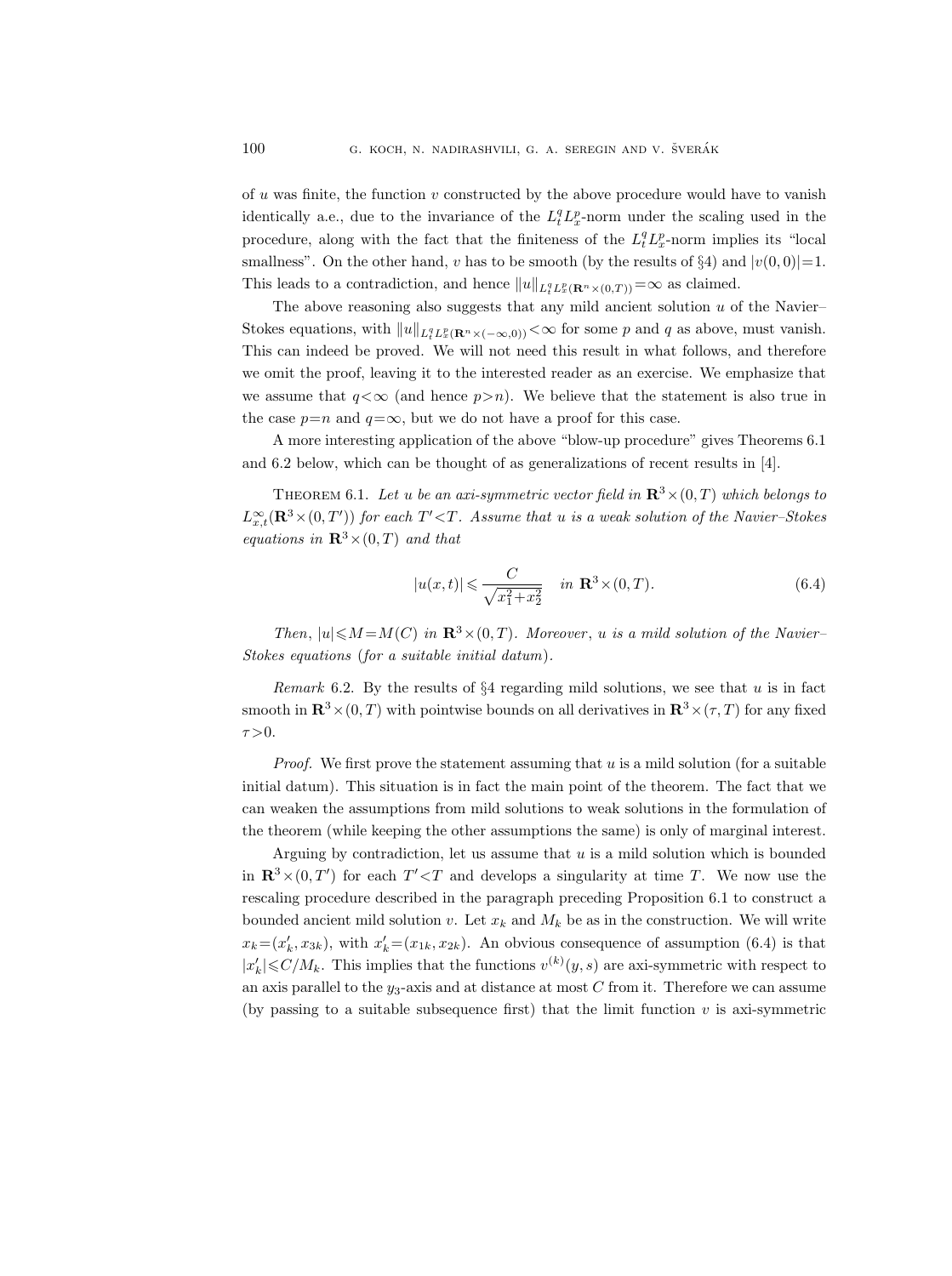with respect to a suitable axis. Moreover, since assumption  $(6.4)$  is scale-invariant, it will again be satisfied (in suitable coordinates) by  $v$ . Applying Theorem 5.3 and using  $(6.4)$ , we see that  $v=0$ . On the other hand,  $|v(0,0)|=1$ , a contradiction. This finishes the main part of the proof.

It remains to show that, under the assumptions of the theorem, u is a mild solution. To do this, we inspect the decomposition of u constructed in Lemma 3.1 with  $f_k = -u_k u$ . Using the decay of the kernel (3.7) and of the heat kernel, it is easy to check that, under the assumption (6.4), all the terms in the decomposition  $u=v+w+b$  will again satisfy  $(6.4)$ . It follows easily that b must vanish, and therefore u is a mild solution.  $\Box$ 

Theorem 6.1 can be used to prove the following result.

THEOREM 6.2. Let u be an axi-symmetric vector field in  $\mathbb{R}^3 \times (0,T)$  which belongs to  $L_{x,t}^{\infty}(\mathbf{R}^3\times(0,T'))$  for each  $T'$ < T. Assume that u is a weak solution of the Navier-Stokes equations in  $\mathbb{R}^3 \times (0,T)$  satisfying

$$
|u| \leqslant \frac{C}{\sqrt{T-t}} \quad \text{in } \mathbf{R}^3 \times (0, T). \tag{6.5}
$$

In addition, assume that there exists some  $R_0>0$  such that

$$
|u(x,t)| \leq \frac{C}{\sqrt{x_1^2 + x_2^2}} \quad \text{for } \sqrt{x_1^2 + x_2^2} \geq R_0 \text{ and } 0 < t < T,\tag{6.6}
$$

as is for example the case when u is a mild solution with initial datum  $u_0$  decaying sufficiently fast at  $\infty$ .

Then,  $|u| \leq M = M(C)$  in  $\mathbb{R}^3 \times (0,T)$ . Moreover, u is a mild solution of the Navier– Stokes equations (for a suitable initial datum).

We remark that the statement fails, for trivial reasons, if we drop assumption  $(6.6)$ . (Consider  $u(x,t) = b(t)$ .) The fact that (6.6) is satisfied when  $u_0$  decays sufficiently fast at  $\infty$  (e.g. when it is compactly supported) follows for example from [1] and [2].

*Proof.* We have seen in the proof of Theorem 6.1 that  $(6.6)$  implies that u is a mild solution for a suitable initial datum and is therefore smooth in open subsets of  $\mathbb{R}^3 \times (0,T)$ . We define

$$
f(x,t) = |x'||u(x,t)| = \sqrt{x_1^2 + x_2^2} |u(x,t)|,
$$
\n(6.7)

where, as above,  $x' = (x_1, x_2)$ . By Theorem 6.1, it is enough to prove that f is bounded in  $\mathbb{R}^3 \times (0,T)$ . Let  $h(t) = \sup_{\mathbb{R}^3} f(x,t)$  and  $H(t) = \sup_{0 \le \tau \le t} h(\tau)$ . Assume that f is not bounded and choose  $t_k \nearrow T$  and  $x_k \in \mathbb{R}^3$  such that  $M_k = f(x_k, t_k) = h(t_k) = H(t_k) \nearrow \infty$ . Let  $\lambda_k = |x'_k|$  and, for  $y \in \mathbb{R}^3$  and  $s \in (-T\lambda_k^{-2}, 0)$ , define

$$
v^{(k)}(y,s) = v^{(k)}(y',y_3,s) = \lambda_k u(\lambda_k y', \lambda_k y_3 + x_{3k}, T + \lambda_k^2 s). \tag{6.8}
$$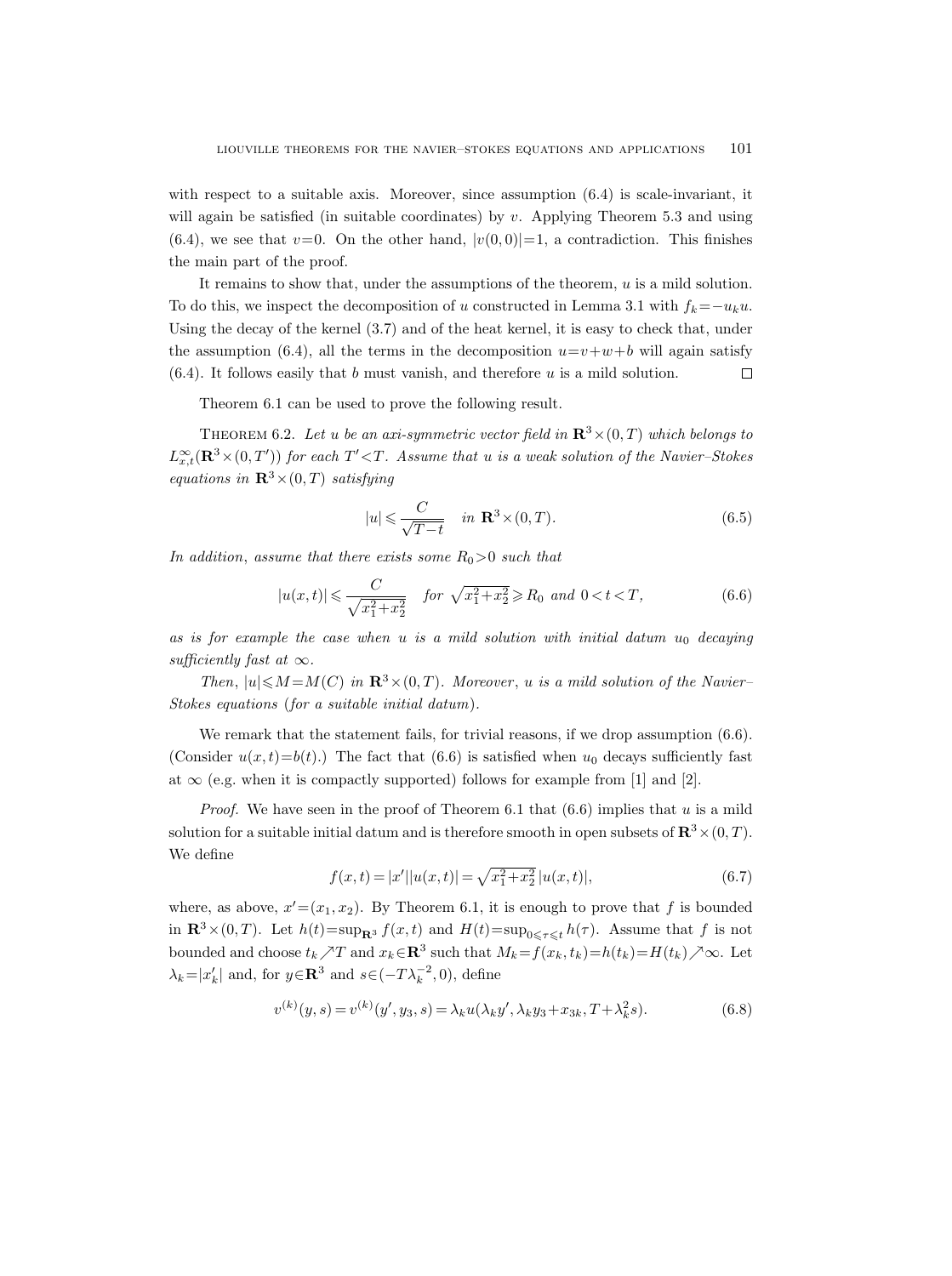We note that the sequence  $\lambda_k$  is bounded, due to (6.6). Set  $s_k = -(T - t_k)\lambda_k^{-2}$ . Since  $(6.5)$  is invariant under the Navier-Stokes scaling, the functions  $v^{(k)}$  satisfy

$$
|v^{(k)}| \leq \frac{C}{\sqrt{-s}} \quad \text{in } \mathbf{R}^3 \times (-T\lambda_k^{-2}, 0), \tag{6.9}
$$

where  $C$  is the same as in  $(6.5)$ .

Moreover, from the construction we have

$$
|v^{(k)}(y,s)| \leqslant \frac{M_k}{|y'|} \quad \text{in } \mathbf{R}^3 \times (-T\lambda_k^{-2}, s_k). \tag{6.10}
$$

Note also that, by the elementary inequality  $\min\{1/a, 1/b\} \leq 2/(a+b)$ , estimates  $(6.9)$  and  $(6.10)$  imply that

$$
|v^{(k)}(y,s)| \leq \frac{2CM_k}{M_k\sqrt{-s} + C|y'|} \quad \text{in } \mathbf{R}^3 \times (-T\lambda_k^{-2}, s_k). \tag{6.11}
$$

Let  $\gamma \subset \mathbb{R}^3$  be the unit circle  $\{y \in \mathbb{R}^3 : |(y_1, y_2)| = 1 \text{ and } y_3 = 0\}$ . We have, by construction,  $(|v^{(k)}(\cdot, s_k)|)|_{\gamma} = M_k$  which, together with (6.9) shows that  $s_k \geqslant -C^2 M_k^{-2}$ .

Therefore, roughly speaking, as  $k \rightarrow \infty$ , the sequence  $v^{(k)}$  blows up along  $\gamma$ . If we knew that the  $v^{(k)}$  satisfied local energy estimates with bounds independent of k, the blow-up along  $\gamma$  would be in contradiction with the partial regularity theory in [3], since the 1-dimensional Hausdorff measure of the blow-up set must be zero. One can in fact work along these lines and finish the proof, but the procedure is not simple.

One can alternatively finish the proof by another scaling argument (one could do both scalings in one step, but the two-step procedure seems to be more transparent): Denoting by  $e_1$  the vector  $(1,0,0)$ , for  $x \in \mathbb{R}^3$  and  $\tau \in (A_k,0]$ , where  $A_k = M_k^2(-T\lambda_k^{-2} - s_k)$ , we define

$$
w^{(k)}(x,\tau) = \frac{1}{M_k} v^{(k)} \left( e_1 + \frac{x}{M_k}, s_k + \frac{\tau}{M_k^2} \right).
$$
 (6.12)

We will consider the cylinders

$$
\mathcal{C}_k = \left\{ x \in \mathbf{R}^3 : \sqrt{(x_1 + M_k)^2 + x_2^2} \le \frac{1}{2} M_k \right\}.
$$
\n(6.13)

It follows from our definitions that

$$
|w^{(k)}(0,0)|=1
$$
 and  $|w^{(k)}(x,\tau)| \leq 2$  in  $(\mathbf{R}^3 \setminus C_k) \times (A_k, 0).$  (6.14)

Note also that (6.11) implies

$$
|w^{(k)}(x,\tau)| \leq \frac{2CM_k}{M_k\sqrt{-\tau} + C\sqrt{(x_1 + M_k)^2 + x_2^2}} \quad \text{in } \mathcal{C}_k \times (A_k, 0) \tag{6.15}
$$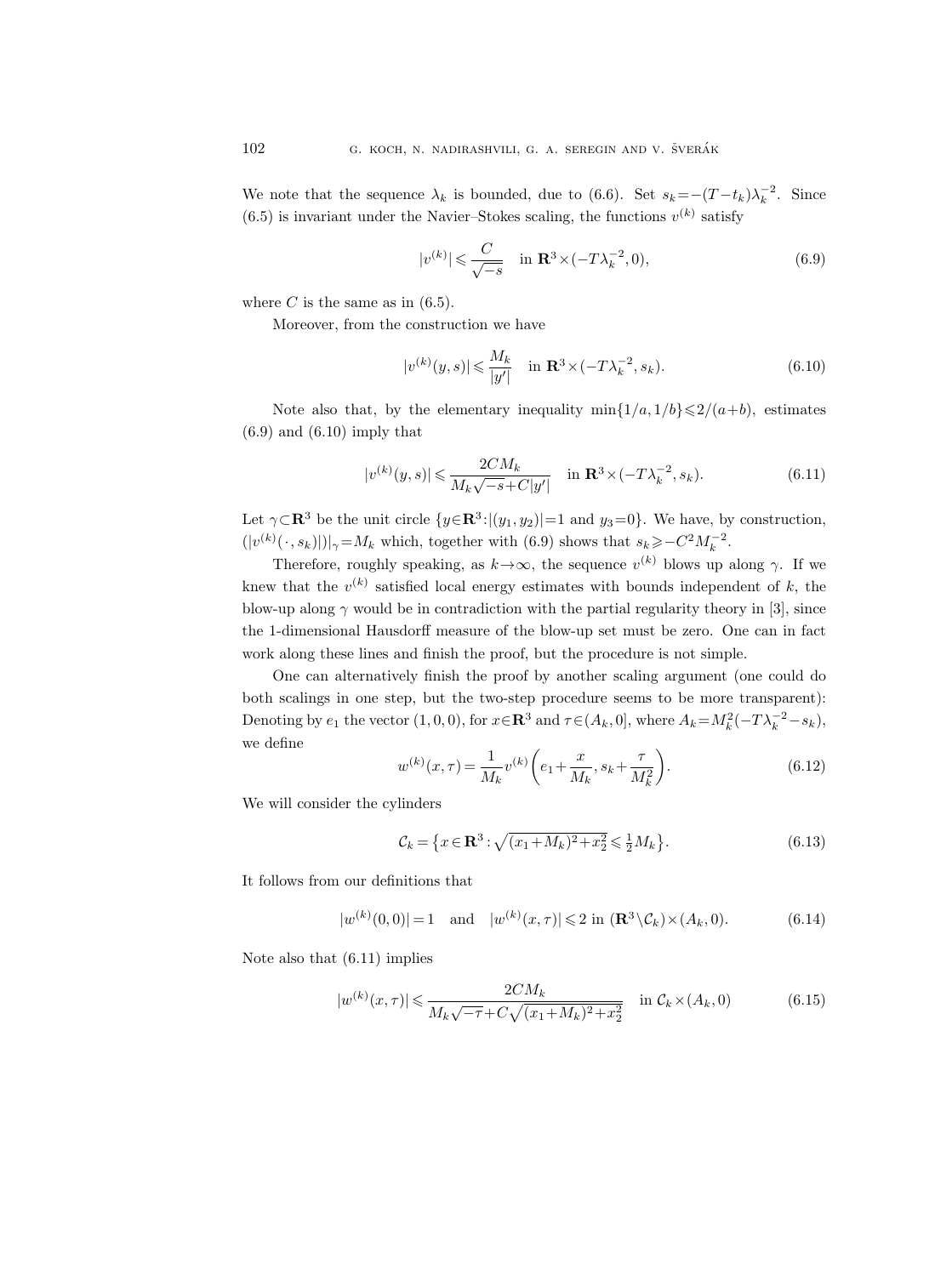and that (6.9) implies

$$
|w^{(k)}(x,\tau)| \leqslant \frac{C}{\sqrt{-\tau}} \quad \text{in } \mathbf{R}^3 \times (A_k,0). \tag{6.16}
$$

Since the functions  $w^{(k)}$  are mild solutions of the Navier–Stokes equations in  $(A_k, 0)$  (for suitable rescalings of the initial datum  $u_0$ ), in view of bound (6.16) we can choose a subsequence of the sequence  $w^{(k)}$ , which we again denote by  $w^{(k)}$ , such that the  $w^{(k)}$ converge uniformly on compact subsets of  $\mathbb{R}^3 \times (-\infty, 0)$  to an ancient mild solution w. In view of (6.14), we have  $|w| \leq 2$  in  $\mathbb{R}^3 \times (-\infty, 0)$ . Moreover, since the solutions  $v^{(k)}$  are axi-symmetric and  $M_k \nearrow \infty$ , it is easy to see that w is independent of the x<sub>2</sub>-variable. Applying Theorem 5.1 and Remark 6.1 to the field  $(w_1, w_3)$ , we conclude that  $(w_1, w_3)$ must vanish identically, and this easily implies that  $w=0$  in  $\mathbb{R}^3\times(-\infty,0)$ . This would give a contradiction with  $|w^{(k)}(0,0)|=1$ , if we could prove that  $w^{(k)}(0,0) \to w(0,0)$ , which is not immediately obvious since our bound of  $\sup_x |w^{(k)}(x, \tau)|$  may not be uniform as  $\tau \rightarrow 0$ . However, by (6.14), the only possible problem may occur due to the contribution from the cylinder  $C_k$ . In the cylinder, we can use the bound (6.15) to show that the contribution of the dangerous part of  $w^{(k)}$  to the representation formula (3.5) is negligible (in the limit  $k \rightarrow \infty$ ). Applying the representation formula (3.5) in  $\mathbb{R}^3 \times (-1, 0)$  with  $w^{(k)}(x, -1)$  as initial datum and  $f_{jl} = -w_l^{(k)}w_j^{(k)}$ , and using the bound (6.15) together with the decay of the kernel  $(3.7)$ , one sees that it is enough to estimate the integral contribution of the dain<br>
(in the limit  $k \to \infty$ )<br>  $w^{(k)}(x, -1)$  as initial<br>
with the decay of the<br>  $I(M) = \int_{-1}^{0} \int_{-1}^{0}$ <br>
An easy calculation<br>
from the region where<br>
is negligible (in the l<br>
to w uniformly in  $\overline{B}$ 

$$
I(M) = \int_{-1}^{0} \int_{-\infty}^{\infty} \int_{|x'| \le M/2} \frac{1}{(\sqrt{-\tau} + |x'|/M)^2} \frac{1}{(M^2/4 + x_3^2)^2} dx' dx_3 d\tau.
$$
 (6.17)

An easy calculation shows that  $I(M) \to 0$  as  $M \to \infty$ . This shows that the contribution from the region where  $|w^{(k)}| \geqslant 2$  to the representation formula (3.5) (with  $f_{jl} = -w_l^{(k)} w_j^{(k)}$ ) is negligible (in the limit  $k \rightarrow \infty$ ) and therefore (by (3.10)) the sequence  $w^{(k)}$  converges to w uniformly in  $\overline{B}(0,1)\times[-1,0]$ . Therefore  $|w(0,0)|=1$ , which gives the sought-after contradiction.  $\Box$ 

#### References

- [1] Brandolese, L., Localisation, oscillation et comportement asymptotique pour les equations de Navier–Stokes. Ph.D. Thesis, École Normale Suprieure de Cachan, Cachan, 2001.
- [2] Space-time decay of Navier–Stokes flows invariant under rotations. Math. Ann., 329 (2004), 685–706.
- [3] Caffarelli, L., Kohn, R. & Nirenberg, L., Partial regularity of suitable weak solutions of the Navier–Stokes equations. Comm. Pure Appl. Math., 35 (1982), 771–831.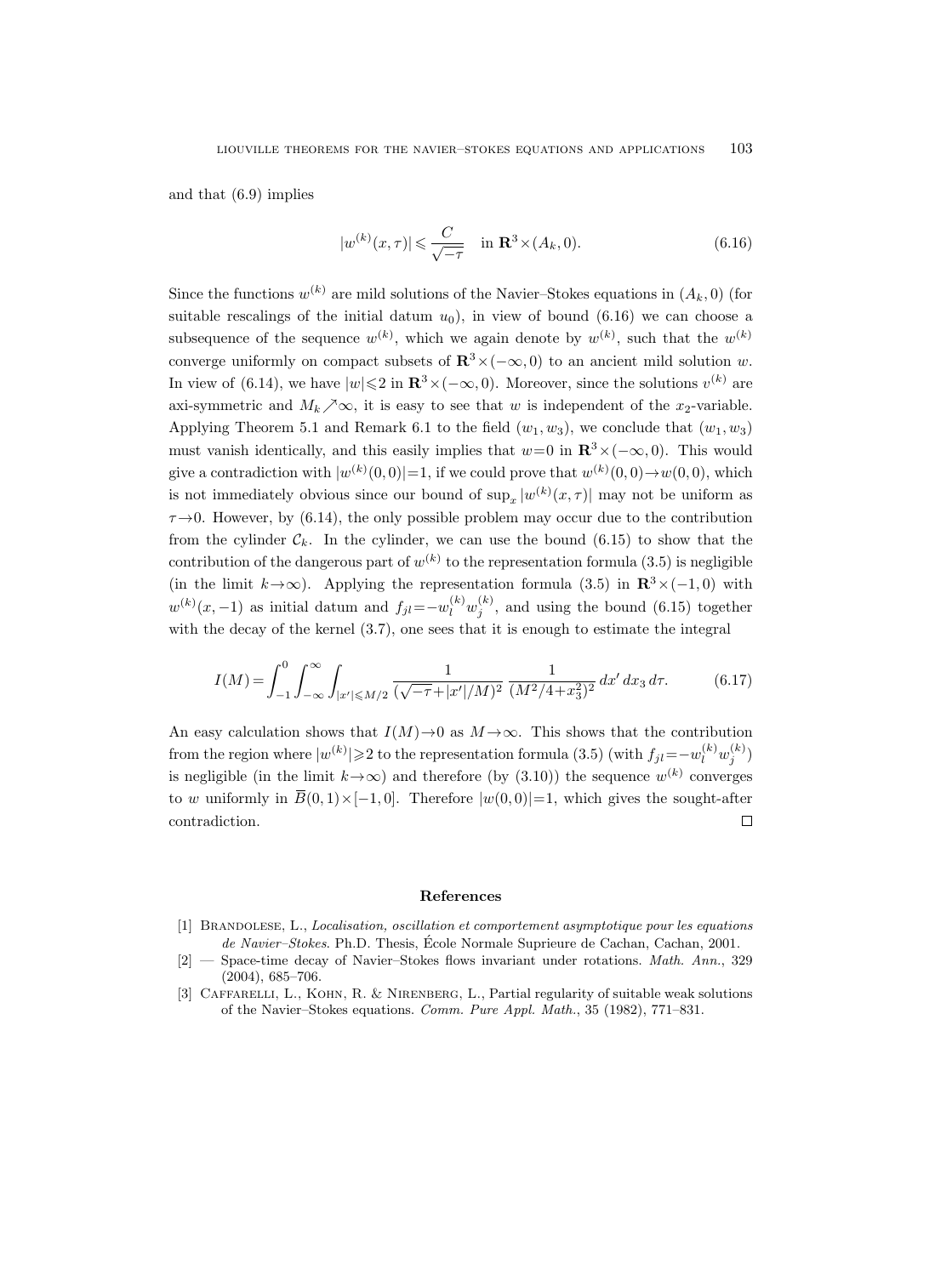- [4] Chen, C.-C., Strain, R. M., Tsai, T.-P. & Yau, H.-T., Lower bound on the blow-up rate of the axisymmetric Navier–Stokes equations. Int. Math. Res. Not., 9 (2008), Art. ID rnn016, 31 pp.
- [5] Lower bounds on the blow-up rate of the axisymmetric Navier–Stokes equations II. Comm. Partial Differential Equations, 34 (2009), 203–232.
- [6] Dong, H. & Du, D., On the local smoothness of solutions of the Navier–Stokes equations. J. Math. Fluid Mech., 9 (2007), 139–152.
- [7] ESKAURIAZA, L., SEREGIN, G. A. & ŠVERÁK, V.,  $L_{3,\infty}$ -solutions of Navier–Stokes equations and backward uniqueness. Uspekhi Mat. Nauk, 58 (2003), 3-44 (Russian); English translation in Russian Math. Surveys, 58 (2003), 211–250.
- [8] FERRETTI, E. & SAFONOV, M.V., Growth theorems and Harnack inequality for second order parabolic equations, in Harmonic Analysis and Boundary Value Problems (Fayetteville, AR, 2000), Contemp. Math., 277, pp. 87–112. Amer. Math. Soc., Providence, RI, 2001.
- [9] GERMAIN, P., PAVLOVIĆ, N. & STAFFILANI, G., Regularity of solutions to the Navier– Stokes equations evolving from small data in  $BMO^{-1}$ . Int. Math. Res. Not., 21 (2007), Art. ID rnm087, 35 pp.
- [10] GIDAS, B. & SPRUCK, J., A priori bounds for positive solutions of nonlinear elliptic equations. Comm. Partial Differential Equations, 6 (1981), 883–901.
- [11] Giga, Y., Inui, K. & Matsui, S., On the Cauchy problem for the Navier–Stokes equations with nondecaying initial data, in *Advances in Fluid Dynamics*, Quad. Mat., 4, pp. 27– 68. Dept. Math., Seconda Univ. Napoli, Caserta, 1999.
- [12] Giga, Y. & Kohn, R. V., Asymptotically self-similar blow-up of semilinear heat equations. Comm. Pure Appl. Math., 38 (1985), 297–319.
- [13] Characterizing blowup using similarity variables. Indiana Univ. Math. J., 36 (1987),  $1 - 40.$
- [14] Giga, Y. & Sawada, O., On regularizing-decay rate estimates for solutions to the Navier– Stokes initial value problem, in Nonlinear Analysis and Applications, pp. 549–562. Kluwer, Dordrecht, 2003.
- [15] Giusti, E., Minimal Surfaces and Functions of Bounded Variation. Monographs in Mathematics, 80. Birkhäuser, Basel, 1984.
- [16] HAMILTON, R. S., The formation of singularities in the Ricci flow, in Surveys in Differential Geometry, Vol. II (Cambridge, MA, 1993), pp. 7–136. Int. Press, Cambridge, MA, 1995.
- [17] KATO, T., Strong  $L^p$ -solutions of the Navier–Stokes equation in  $\mathbb{R}^m$ , with applications to weak solutions. Math. Z., 187 (1984), 471–480.
- [18] Kenig, C. E. & Merle, F., Global well-posedness, scattering and blow-up for the energycritical, focusing, non-linear Schrödinger equation in the radial case. Invent. Math., 166 (2006), 645–675.
- [19] KOCH, H. & TATARU, D., Well-posedness for the Navier–Stokes equations. Adv. Math., 157 (2001), 22–35.
- [20] LADYZHENSKAYA, O. A., On the unique global solvability to the Cauchy problem for the Navier–Stokes equations in the presence of the axial symmetry. Zap. Nauchn. Sem. Leningrad. Otdel. Mat. Inst. Steklov.  $(LOMI)$ , 7 (1968), 155–177 (Russian).
- [21] Ladyzhenskaya, O. A., Solonnikov, V. A. & Uraltseva, N. N. Linear and quasi-linear equations of parabolic type. Nauka, Moscow, 1968 (Russian); English translation in Transl. Math. Monographs, 23, Amer. Mat. Soc., Providence, RI, 1967.
- [22] Leray, J., Sur le mouvement d'un liquide visqueux emplissant l'espace. Acta Math., 63 (1934), 193–248.